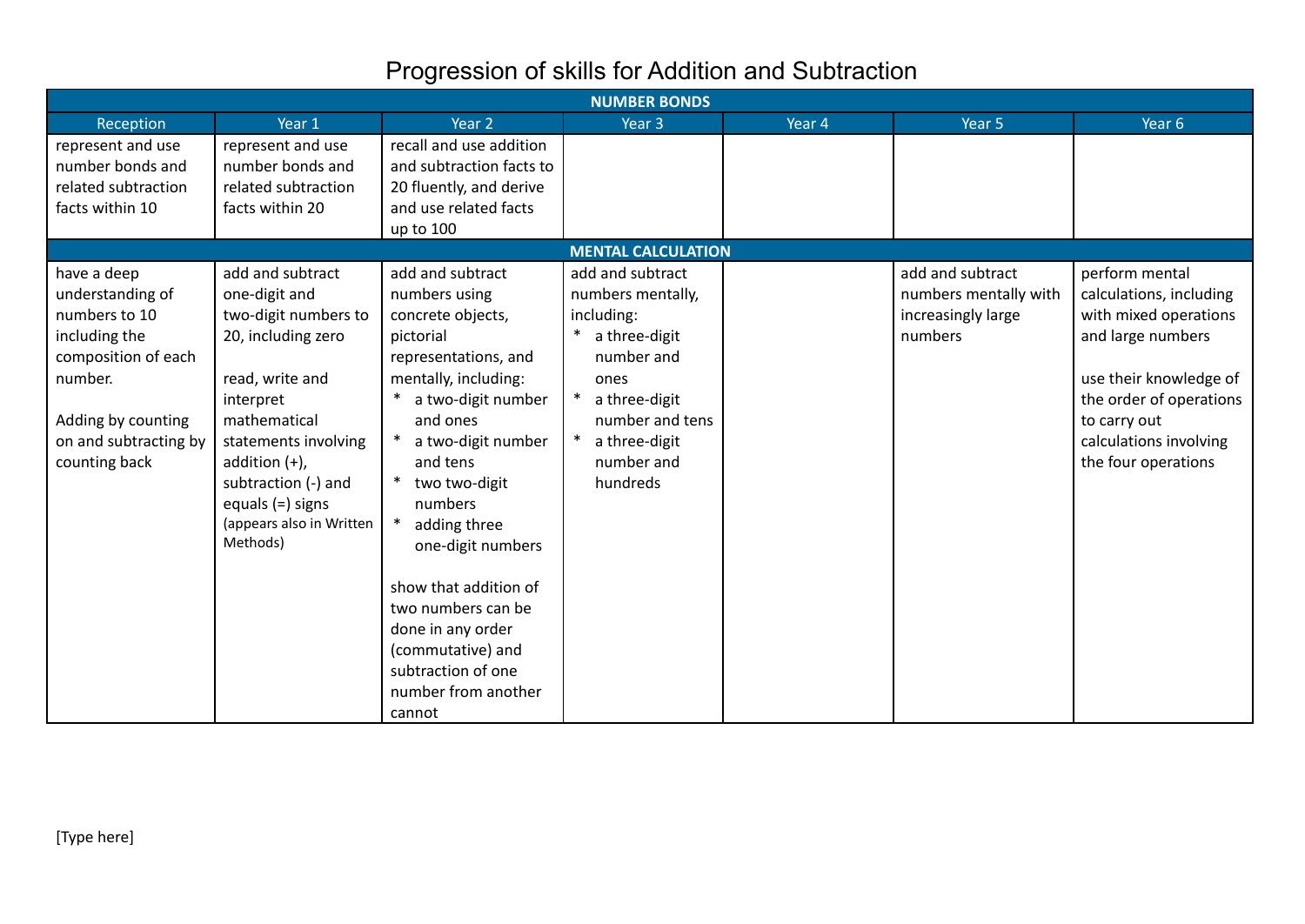|           | <b>WRITTEN METHODS</b>                                                                                                                                                           |                                                                                                                                                                        |                                                                                                                                       |                                                                                                                                                           |                                                                                                                                                      |                                                                                                                             |  |  |  |  |
|-----------|----------------------------------------------------------------------------------------------------------------------------------------------------------------------------------|------------------------------------------------------------------------------------------------------------------------------------------------------------------------|---------------------------------------------------------------------------------------------------------------------------------------|-----------------------------------------------------------------------------------------------------------------------------------------------------------|------------------------------------------------------------------------------------------------------------------------------------------------------|-----------------------------------------------------------------------------------------------------------------------------|--|--|--|--|
| Reception | Year 1                                                                                                                                                                           | Year 2                                                                                                                                                                 | Year <sub>3</sub>                                                                                                                     | Year 4                                                                                                                                                    | Year 5                                                                                                                                               | Year 6                                                                                                                      |  |  |  |  |
|           | read, write and<br>interpret<br>mathematical<br>statements involving<br>addition $(+)$ ,<br>subtraction (-) and<br>equals $(=)$ signs<br>(appears also in Mental<br>Calculation) |                                                                                                                                                                        | add and subtract<br>numbers with up to<br>three digits, using<br>formal written<br>methods of<br>columnar addition<br>and subtraction | add and subtract<br>numbers with up to 4<br>digits using the<br>formal written<br>methods of columnar<br>addition and<br>subtraction where<br>appropriate | add and subtract whole<br>numbers with more<br>than 4 digits, including<br>using formal written<br>methods (columnar<br>addition and<br>subtraction) |                                                                                                                             |  |  |  |  |
|           |                                                                                                                                                                                  |                                                                                                                                                                        | <b>INVERSE OPERATIONS, ESTIMATING AND CHECKING ANSWERS</b>                                                                            |                                                                                                                                                           |                                                                                                                                                      |                                                                                                                             |  |  |  |  |
|           |                                                                                                                                                                                  | recognise and use the<br>inverse relationship<br>between addition and<br>subtraction and use<br>this to check<br>calculations and solve<br>missing number<br>problems. | estimate the answer<br>to a calculation and<br>use inverse<br>operations to check<br>answers                                          | estimate and use<br>inverse operations to<br>check answers to a<br>calculation                                                                            | use rounding to check<br>answers to calculations<br>and determine, in the<br>context of a problem,<br>levels of accuracy                             | use estimation to check<br>answers to calculations<br>and determine, in the<br>context of a problem,<br>levels of accuracy. |  |  |  |  |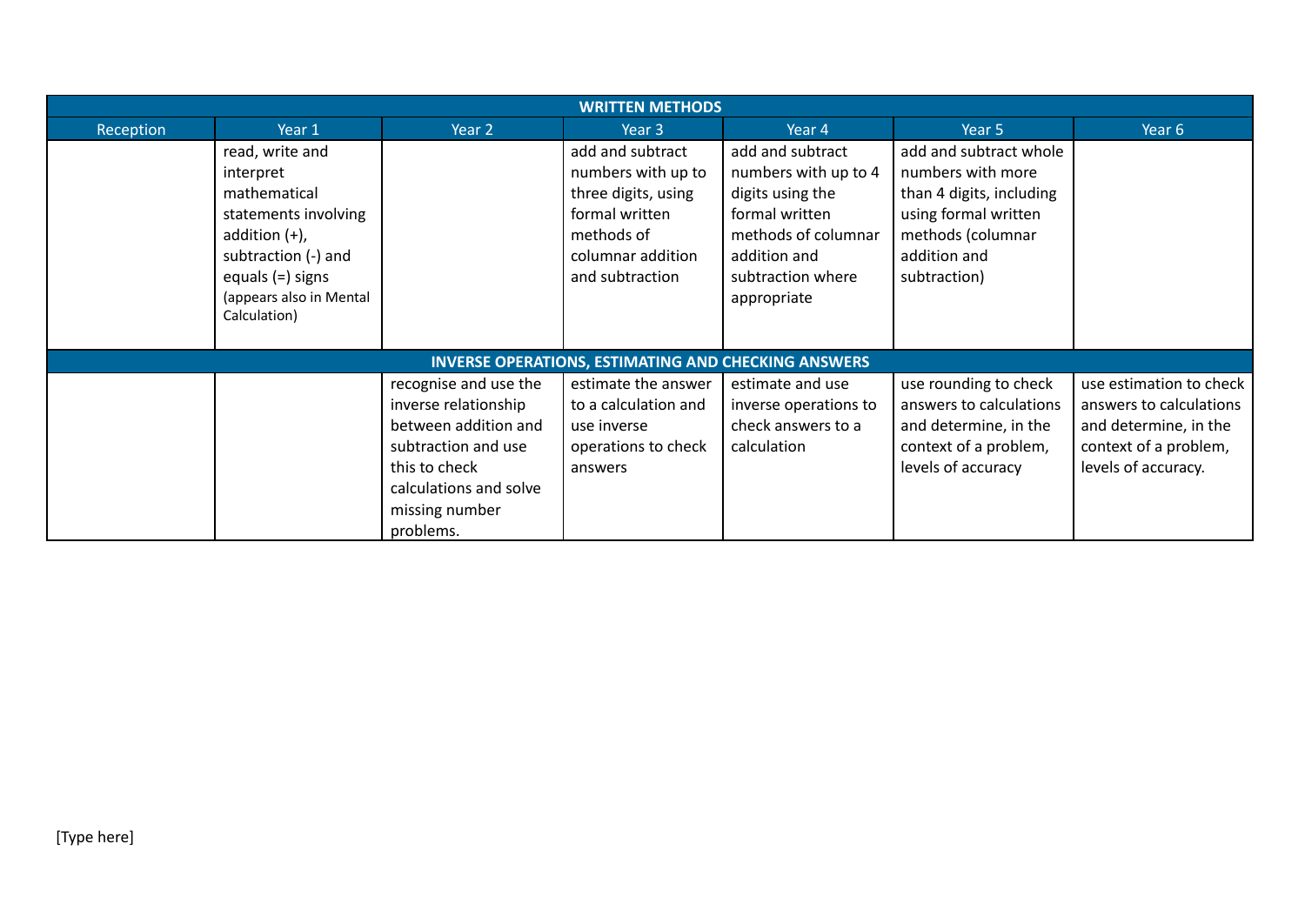| Reception<br>Year 1<br>Year 4<br>Year 6<br>Year <sub>2</sub><br>Year 5<br>Year 3<br>solve problems with<br>solve addition and<br>solve addition and<br>solve problems,<br>solve one-step<br>problems that involve<br>addition and<br>including missing<br>subtraction multi-step<br>subtraction two-step<br>addition and<br>number problems,<br>problems in contexts,<br>subtraction:<br>problems in contexts,<br>$\ast$<br>deciding which<br>subtraction, using<br>using concrete<br>using number facts,<br>deciding which<br>deciding which<br>concrete objects and<br>place value, and<br>operations and<br>operations and<br>objects and<br>operations and<br>methods to use and<br>methods to use and<br>pictorial<br>pictorial<br>more complex<br>addition and<br>representations, and<br>representations,<br>why<br>why<br>why<br>including those<br>missing number<br>subtraction<br>problems such as<br>involving numbers,<br>Solve problems<br>$7 = -9$<br>quantities and<br>subtraction,<br>measures<br>applying their<br>division<br>increasing<br>knowledge of<br>mental and written | <b>PROBLEM SOLVING</b> |  |  |  |  |  |                                                                                                                                          |  |  |
|---------------------------------------------------------------------------------------------------------------------------------------------------------------------------------------------------------------------------------------------------------------------------------------------------------------------------------------------------------------------------------------------------------------------------------------------------------------------------------------------------------------------------------------------------------------------------------------------------------------------------------------------------------------------------------------------------------------------------------------------------------------------------------------------------------------------------------------------------------------------------------------------------------------------------------------------------------------------------------------------------------------------------------------------------------------------------------------------------|------------------------|--|--|--|--|--|------------------------------------------------------------------------------------------------------------------------------------------|--|--|
|                                                                                                                                                                                                                                                                                                                                                                                                                                                                                                                                                                                                                                                                                                                                                                                                                                                                                                                                                                                                                                                                                                   |                        |  |  |  |  |  |                                                                                                                                          |  |  |
| methods<br>solve simple problems in<br>a practical context<br>involving addition and<br>subtraction of money of<br>the same unit, including                                                                                                                                                                                                                                                                                                                                                                                                                                                                                                                                                                                                                                                                                                                                                                                                                                                                                                                                                       |                        |  |  |  |  |  | solve addition and<br>subtraction multi-step<br>problems in contexts,<br>methods to use and<br>involving addition,<br>multiplication and |  |  |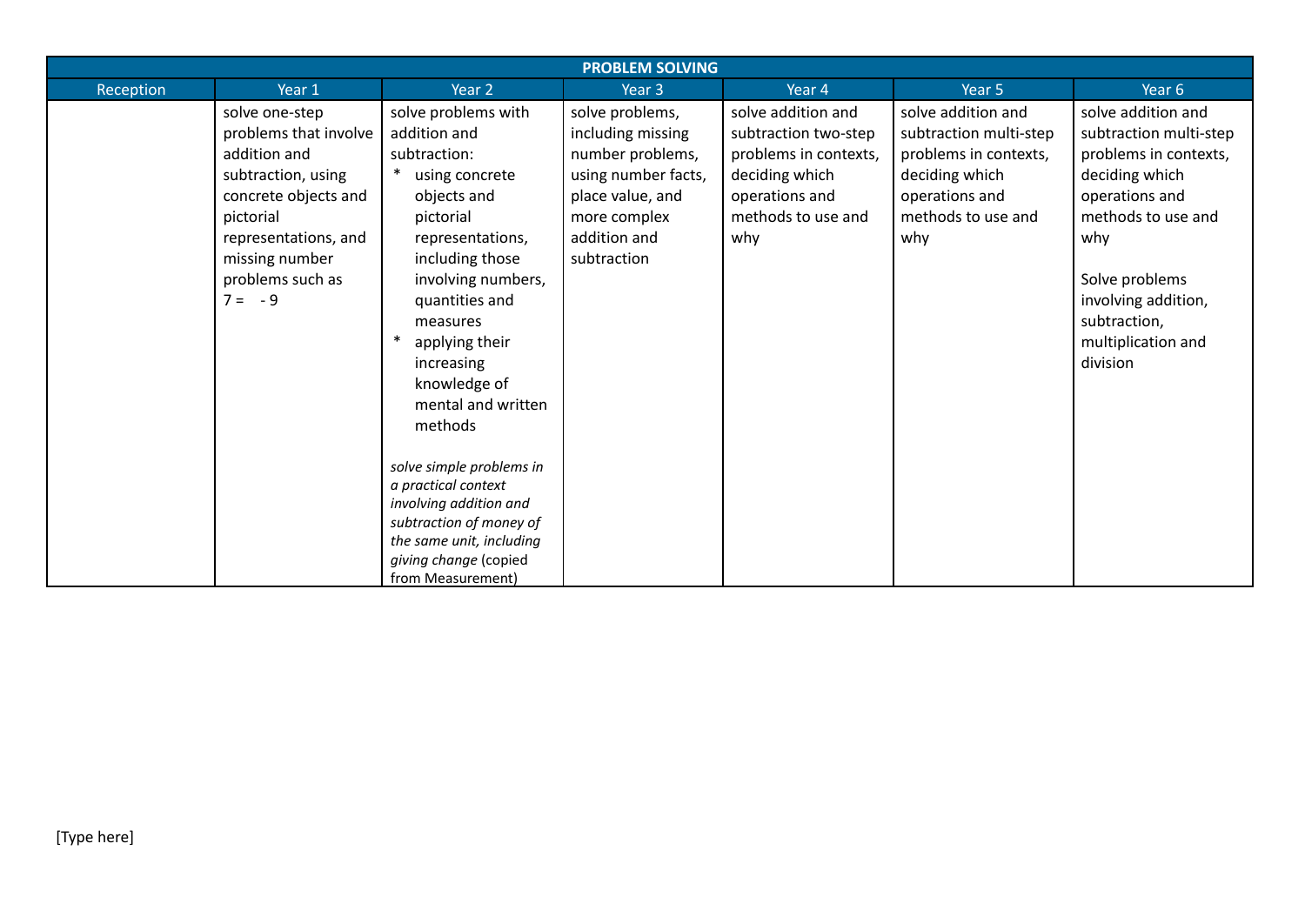# Progression of skills for Multiplication and Division

| <b>MULTIPLICATION &amp; DIVISION FACTS</b>                                                                                                    |                                                                                          |                                                                                                                                                                                                                                                                                                           |                                                                                                                                                                                                                                                                                                             |                                                                                                                                                                                                                                                                                                                             |                                                                                                                                                                          |                                                                                                                                                                                                                                                                           |  |  |  |
|-----------------------------------------------------------------------------------------------------------------------------------------------|------------------------------------------------------------------------------------------|-----------------------------------------------------------------------------------------------------------------------------------------------------------------------------------------------------------------------------------------------------------------------------------------------------------|-------------------------------------------------------------------------------------------------------------------------------------------------------------------------------------------------------------------------------------------------------------------------------------------------------------|-----------------------------------------------------------------------------------------------------------------------------------------------------------------------------------------------------------------------------------------------------------------------------------------------------------------------------|--------------------------------------------------------------------------------------------------------------------------------------------------------------------------|---------------------------------------------------------------------------------------------------------------------------------------------------------------------------------------------------------------------------------------------------------------------------|--|--|--|
| Reception                                                                                                                                     | Year 1                                                                                   | Year 2                                                                                                                                                                                                                                                                                                    | Year <sub>3</sub>                                                                                                                                                                                                                                                                                           | Year 4                                                                                                                                                                                                                                                                                                                      | Year 5                                                                                                                                                                   | Year 6                                                                                                                                                                                                                                                                    |  |  |  |
| Explore and represent<br>patterns within<br>numbers up to 10<br>including double facts<br>and how quantities<br>can be distributed<br>equally | count in multiples of<br>twos, fives and tens<br>(copied from Number<br>and Place Value) | count in steps of 2, 3,<br>and 5 from 0, and in<br>tens from any number,<br>forward or backward<br>(copied from Number<br>and Place Value)<br>recall and use<br>multiplication and<br>division facts for the<br>2, 5 and 10<br>multiplication tables,<br>including recognising<br>odd and even<br>numbers | count from 0 in multiples of 4, 8,<br>50 and 100<br>(copied from Number and Place<br>Value)<br>recall and use multiplication<br>and division facts for the 3, 4<br>and 8 multiplication tables                                                                                                              | count in multiples of<br>6, 7, 9, 25 and 1 000<br>(copied from<br>Number and Place<br>Value)<br>recall<br>multiplication and<br>division facts for<br>multiplication<br>tables up to $12 \times$<br>12                                                                                                                      | count forwards or<br>backwards in steps of<br>powers of 10 for any<br>given number up to<br>1 000 000<br>(copied from Number<br>and Place Value)                         |                                                                                                                                                                                                                                                                           |  |  |  |
|                                                                                                                                               | <b>MENTAL CALCULATION</b>                                                                |                                                                                                                                                                                                                                                                                                           |                                                                                                                                                                                                                                                                                                             |                                                                                                                                                                                                                                                                                                                             |                                                                                                                                                                          |                                                                                                                                                                                                                                                                           |  |  |  |
|                                                                                                                                               |                                                                                          | show that<br>multiplication of two<br>numbers can be done<br>in any order<br>(commutative) and<br>division of one<br>number by another<br>cannot                                                                                                                                                          | write and calculate<br>mathematical statements for<br>multiplication and division<br>using the multiplication<br>tables that they know,<br>including for two-digit<br>numbers times one-digit<br>numbers, using mental and<br>progressing to formal written<br>methods (appears also in<br>Written Methods) | use place value,<br>known and derived<br>facts to multiply and<br>divide mentally,<br>including:<br>multiplying by 0 and<br>1; dividing by 1;<br>multiplying together<br>three numbers<br>recognise and use<br>factor pairs and<br>commutativity in<br>mental calculations<br>(appears also in<br>Properties of<br>Numbers) | multiply and divide<br>numbers mentally<br>drawing upon known<br>facts<br>multiply and divide<br>whole numbers and<br>those involving<br>decimals by 10, 100<br>and 1000 | perform mental<br>calculations, including<br>with mixed operations<br>and large numbers<br>associate a fraction with<br>division and calculate<br>decimal fraction<br>equivalents (e.g. 0.375)<br>for a simple fraction (e.g.<br>$\frac{3}{8}$<br>(copied from Fractions) |  |  |  |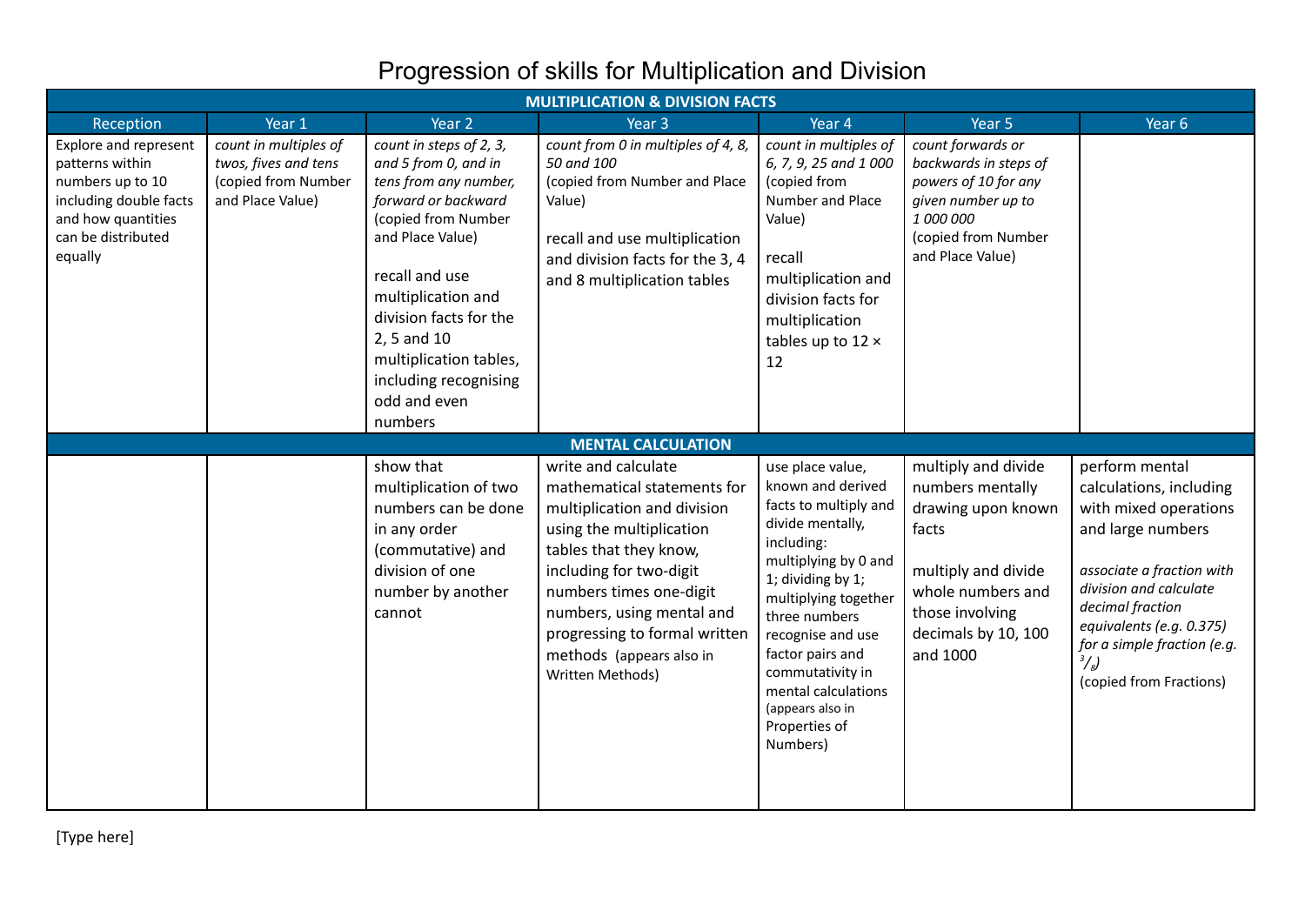|           | <b>WRITTEN CALCULATION</b> |                                                                            |                                    |                     |                          |                         |                 |                                                               |
|-----------|----------------------------|----------------------------------------------------------------------------|------------------------------------|---------------------|--------------------------|-------------------------|-----------------|---------------------------------------------------------------|
| Reception | Year 1                     | Year 2                                                                     | Year <sub>3</sub>                  | Year 4              |                          | Year 5                  |                 | Year 6                                                        |
|           |                            | calculate mathematical                                                     | write and calculate                | multiply two-digit  |                          | multiply numbers        |                 | multiply multi-digit numbers up                               |
|           |                            | statements for                                                             | mathematical                       | and three-digit     |                          | up to 4 digits by a     |                 | to 4 digits by a two-digit whole                              |
|           |                            | multiplication and                                                         | statements for                     | numbers by a        |                          | one- or two-digit       |                 | number using the formal                                       |
|           |                            | division within the                                                        | multiplication and                 | one-digit number    |                          | number using a          |                 | written method of long                                        |
|           |                            | multiplication tables and                                                  | division using the                 | using formal        |                          | formal written          | multiplication  |                                                               |
|           |                            | write them using the                                                       | multiplication tables              | written layout      |                          | method, including       |                 |                                                               |
|           |                            | multiplication (x),                                                        | that they know,                    |                     |                          | long multiplication     |                 | divide numbers up to 4-digits by                              |
|           |                            | division $(+)$ and equals                                                  | including for                      |                     |                          | for two-digit           |                 | a two-digit whole number using                                |
|           |                            | $(=)$ signs                                                                | two-digit numbers                  |                     | numbers                  |                         |                 | the formal written method of                                  |
|           |                            |                                                                            | times one-digit                    |                     |                          |                         |                 | short division where                                          |
|           |                            |                                                                            | numbers, using                     |                     |                          | divide numbers up       |                 | appropriate for the context                                   |
|           |                            |                                                                            | mental and                         |                     |                          | to 4 digits by a        |                 | divide numbers up to 4 digits                                 |
|           |                            |                                                                            | progressing to                     |                     | one-digit number         |                         |                 | by a two-digit whole number                                   |
|           |                            |                                                                            | formal written                     |                     |                          | using the formal        |                 | using the formal written                                      |
|           |                            |                                                                            | methods (appears<br>also in Mental |                     |                          | written method of       |                 | method of long division, and<br>interpret remainders as whole |
|           |                            |                                                                            | Methods)                           |                     |                          | short division and      |                 | number remainders, fractions,                                 |
|           |                            |                                                                            |                                    |                     |                          | interpret<br>remainders |                 | or by rounding, as appropriate                                |
|           |                            |                                                                            |                                    |                     |                          | appropriately for       | for the context |                                                               |
|           |                            |                                                                            |                                    |                     |                          | the context             |                 |                                                               |
|           |                            |                                                                            |                                    |                     |                          |                         |                 | use written division methods in                               |
|           |                            |                                                                            |                                    |                     |                          |                         |                 | cases where the answer has up to                              |
|           |                            |                                                                            |                                    |                     |                          |                         |                 | two decimal places (copied from                               |
|           |                            |                                                                            |                                    |                     |                          |                         |                 | Fractions (including decimals))                               |
|           |                            | PROPERTIES OF NUMBERS: MULTIPLES, FACTORS, PRIMES, SQUARE AND CUBE NUMBERS |                                    |                     |                          |                         |                 |                                                               |
| Reception | Year 1                     | Year 2                                                                     | Year 3                             | Year 4              |                          | Year 5                  |                 | Year 6                                                        |
|           |                            |                                                                            |                                    | recognise and use   |                          | identify multiples and  |                 | identify common                                               |
|           |                            |                                                                            |                                    | factor pairs and    |                          | factors, including      |                 | factors, common                                               |
|           |                            |                                                                            |                                    | commutativity in    | finding all factor pairs |                         |                 | multiples and prime                                           |
|           |                            |                                                                            |                                    | mental calculations |                          | of a number, and        |                 | numbers                                                       |
|           |                            |                                                                            |                                    | (repeated)          |                          | common factors of       |                 |                                                               |
|           |                            |                                                                            |                                    |                     |                          | two numbers.            |                 |                                                               |
|           |                            |                                                                            |                                    |                     |                          |                         |                 | use common factors to                                         |
|           |                            |                                                                            |                                    |                     |                          |                         |                 | simplify fractions; use                                       |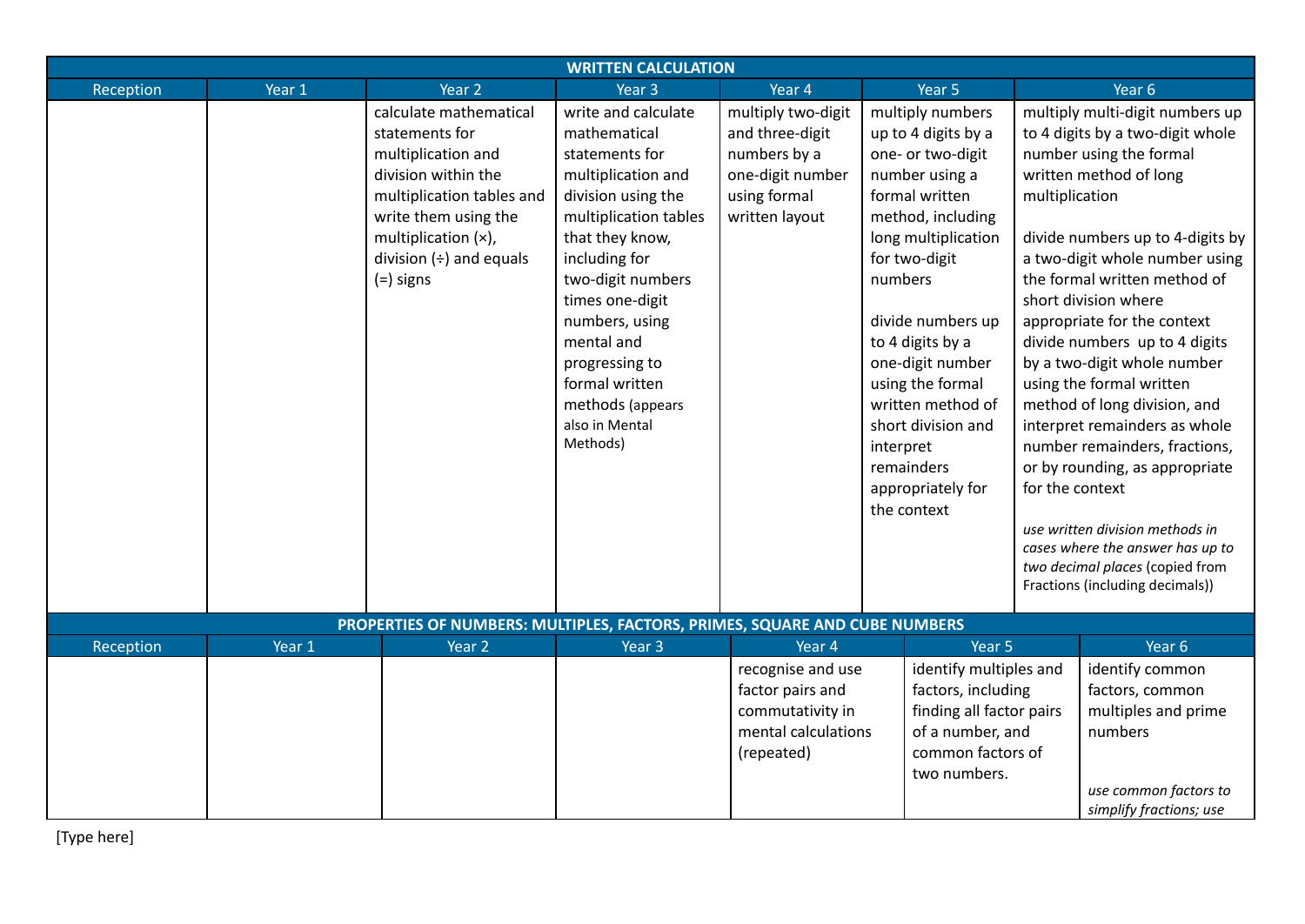|  |  | know and use the<br>vocabulary of prime<br>numbers, prime<br>factors and composite<br>(non-prime) numbers<br>establish whether a<br>number up to 100 is<br>prime and recall prime<br>numbers up to 19<br>recognise and use | common multiples to<br>express fractions in the<br>same denomination<br>(copied from Fractions)<br>calculate, estimate and<br>compare volume of<br>cubes and cuboids using<br>standard units, including<br>centimetre cubed (cm <sup>3</sup> )<br>and cubic metres ( $m3$ ),<br>and extending to other<br>units such as $mm3$ and |
|--|--|----------------------------------------------------------------------------------------------------------------------------------------------------------------------------------------------------------------------------|-----------------------------------------------------------------------------------------------------------------------------------------------------------------------------------------------------------------------------------------------------------------------------------------------------------------------------------|
|  |  | square numbers and<br>cube numbers, and                                                                                                                                                                                    | km <sup>3</sup>                                                                                                                                                                                                                                                                                                                   |
|  |  | the notation for<br>squared $(^2)$ and cubed                                                                                                                                                                               | (copied from Measures)                                                                                                                                                                                                                                                                                                            |

| <b>ORDER OF OPERATIONS</b> |                                                            |        |                                                                                                                                        |                                                                                                                          |        |                                                                                                                               |  |  |  |  |
|----------------------------|------------------------------------------------------------|--------|----------------------------------------------------------------------------------------------------------------------------------------|--------------------------------------------------------------------------------------------------------------------------|--------|-------------------------------------------------------------------------------------------------------------------------------|--|--|--|--|
| Reception                  | Year 1                                                     | Year 2 | Year 3                                                                                                                                 | Year 4                                                                                                                   | Year 5 | Year 6                                                                                                                        |  |  |  |  |
|                            |                                                            |        |                                                                                                                                        |                                                                                                                          |        | use their knowledge<br>of the order of<br>operations to carry<br>out calculations<br>involving the four<br>operations         |  |  |  |  |
|                            | <b>INVERSE OPERATIONS, ESTIMATING AND CHECKING ANSWERS</b> |        |                                                                                                                                        |                                                                                                                          |        |                                                                                                                               |  |  |  |  |
|                            |                                                            |        | estimate the answer to<br>a calculation and use<br>inverse operations to<br>check answers (copied<br>from Addition and<br>Subtraction) | estimate and use inverse<br>operations to check<br>answers to a calculation<br>(copied from Addition<br>and Subtraction) |        | use estimation to<br>check answers to<br>calculations and<br>determine, in the<br>context of a problem,<br>levels of accuracy |  |  |  |  |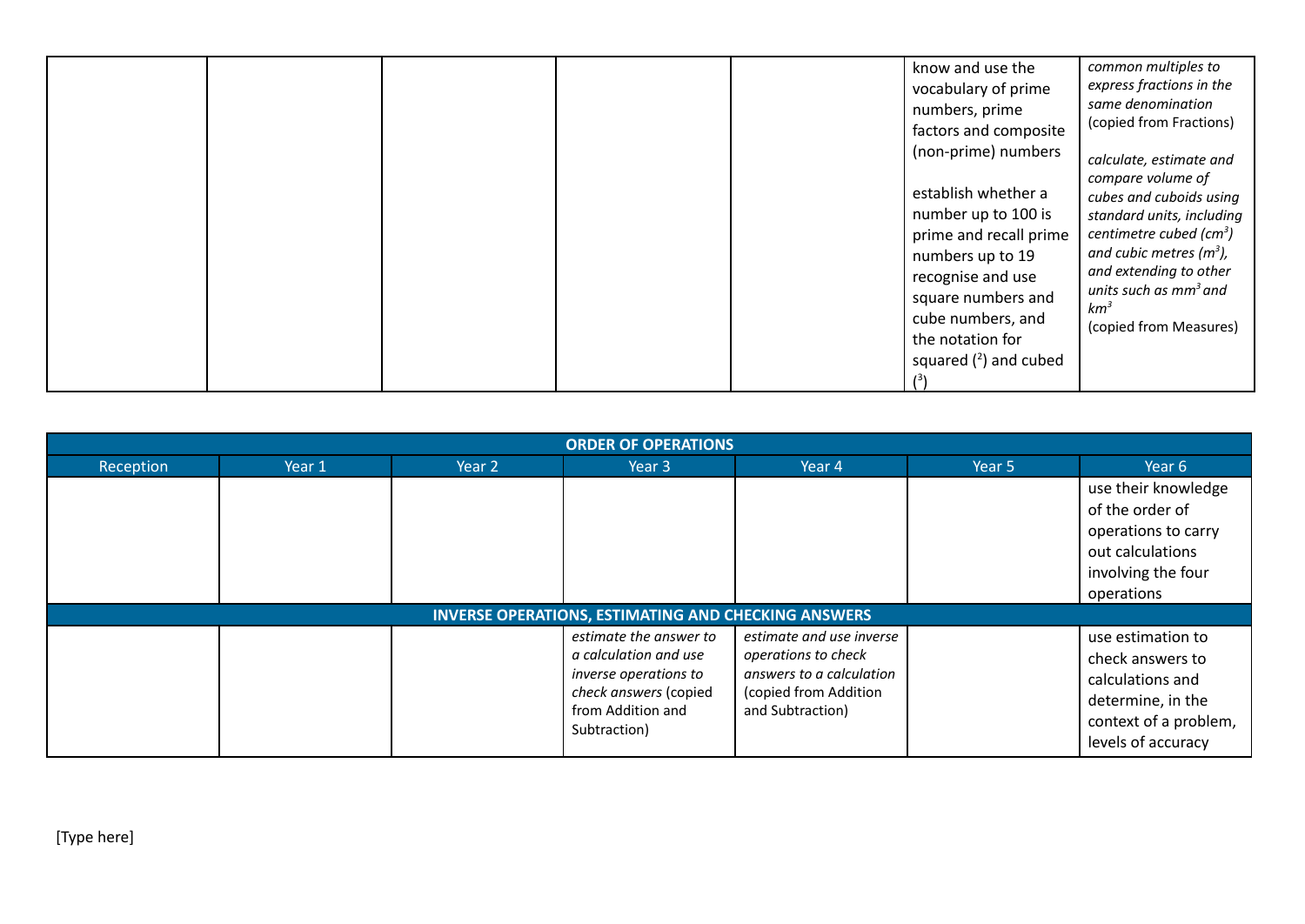| <b>PROBLEM SOLVING</b> |                          |                       |                       |                        |                        |                                                   |  |  |  |
|------------------------|--------------------------|-----------------------|-----------------------|------------------------|------------------------|---------------------------------------------------|--|--|--|
| Reception              | Year 1                   | Year 2                | Year <sub>3</sub>     | Year 4                 | Year 5                 | Year 6                                            |  |  |  |
|                        | solve one-step           | solve problems        | solve problems,       | solve problems         | solve problems         | solve problems                                    |  |  |  |
|                        | problems involving       | involving             | including missing     | involving multiplying  | involving              | involving addition,                               |  |  |  |
|                        | multiplication and       | multiplication and    | number problems,      | and adding, including  | multiplication and     | subtraction,                                      |  |  |  |
|                        | division, by calculating | division, using       | involving             | using the distributive | division including     | multiplication and                                |  |  |  |
|                        | the answer using         | materials, arrays,    | multiplication and    | law to multiply two    | using their knowledge  | division                                          |  |  |  |
|                        | concrete objects,        | repeated addition,    | division, including   | digit numbers by one   | of factors and         |                                                   |  |  |  |
|                        | pictorial                | mental methods, and   | positive integer      | digit, integer scaling | multiples, squares and | solve problems involving                          |  |  |  |
|                        | representations and      | multiplication and    | scaling problems and  | problems and harder    | cubes                  | similar shapes where<br>the scale factor is known |  |  |  |
|                        | arrays with the          | division facts,       | correspondence        | correspondence         |                        | or can be found                                   |  |  |  |
|                        | support of the teacher   | including problems in | problems in which n   | problems such as n     | solve problems         | (copied from Ratio and                            |  |  |  |
|                        |                          | contexts              | objects are connected | objects are connected  | involving addition,    | Proportion)                                       |  |  |  |
|                        |                          |                       | to m objects          | to m objects           | subtraction,           |                                                   |  |  |  |
|                        |                          |                       |                       |                        | multiplication and     |                                                   |  |  |  |
|                        |                          |                       |                       |                        | division and a         |                                                   |  |  |  |
|                        |                          |                       |                       |                        | combination of these,  |                                                   |  |  |  |
|                        |                          |                       |                       |                        | including              |                                                   |  |  |  |
|                        |                          |                       |                       |                        | understanding the      |                                                   |  |  |  |
|                        |                          |                       |                       |                        | meaning of the equals  |                                                   |  |  |  |
|                        |                          |                       |                       |                        | sign                   |                                                   |  |  |  |
|                        |                          |                       |                       |                        | solve problems         |                                                   |  |  |  |
|                        |                          |                       |                       |                        | involving              |                                                   |  |  |  |
|                        |                          |                       |                       |                        | multiplication and     |                                                   |  |  |  |
|                        |                          |                       |                       |                        | division, including    |                                                   |  |  |  |
|                        |                          |                       |                       |                        | scaling by simple      |                                                   |  |  |  |
|                        |                          |                       |                       |                        | fractions and          |                                                   |  |  |  |
|                        |                          |                       |                       |                        | problems involving     |                                                   |  |  |  |
|                        |                          |                       |                       |                        | simple rates           |                                                   |  |  |  |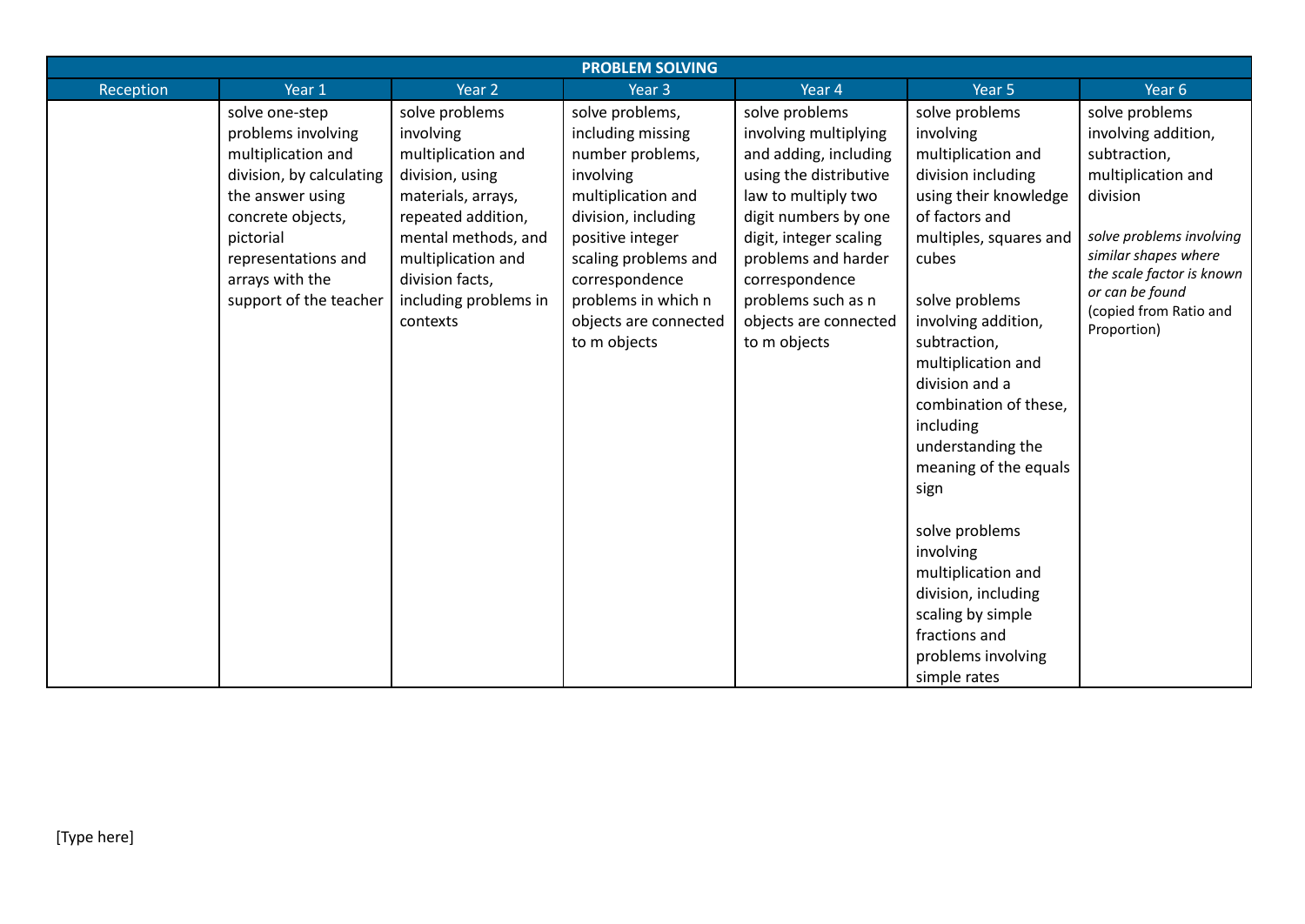## Progression of skills for Algebra

| <b>EQUATIONS</b>                                                                                                                                                                                                                                                                                                                                                  |                                                                                                                                                                                                                                                                                                                                                                               |                                                                                                                                                                                                                                                                                                                                                                         |        |                                                                                                                                                       |                                                                                                                                                                                                            |  |  |  |  |
|-------------------------------------------------------------------------------------------------------------------------------------------------------------------------------------------------------------------------------------------------------------------------------------------------------------------------------------------------------------------|-------------------------------------------------------------------------------------------------------------------------------------------------------------------------------------------------------------------------------------------------------------------------------------------------------------------------------------------------------------------------------|-------------------------------------------------------------------------------------------------------------------------------------------------------------------------------------------------------------------------------------------------------------------------------------------------------------------------------------------------------------------------|--------|-------------------------------------------------------------------------------------------------------------------------------------------------------|------------------------------------------------------------------------------------------------------------------------------------------------------------------------------------------------------------|--|--|--|--|
| Year 1                                                                                                                                                                                                                                                                                                                                                            | Year 2                                                                                                                                                                                                                                                                                                                                                                        | Year 3                                                                                                                                                                                                                                                                                                                                                                  | Year 4 | Year 5                                                                                                                                                | Year 6                                                                                                                                                                                                     |  |  |  |  |
| solve one-step problems that<br>involve addition and<br>subtraction, using concrete<br>objects and pictorial<br>representations, and <b>missing</b><br>number problems such as<br>$7 = -9$<br>(copied from Addition and<br>Subtraction)<br>represent and use number<br>bonds and related subtraction<br>facts within 20 (copied from<br>Addition and Subtraction) | recognise and use the inverse<br>relationship between addition<br>and subtraction and use this to<br>check calculations and <b>missing</b><br>number problems.<br>(copied from Addition and<br>Subtraction)<br>recall and use addition and<br>subtraction facts to 20 fluently,<br>and derive and use related facts<br>up to 100<br>(copied from Addition and<br>Subtraction) | solve problems, including<br>missing number problems, using<br>number facts, place value, and<br>more complex addition and<br>subtraction. (copied from<br>Addition and Subtraction)<br>solve problems, including<br>missing number problems,<br>involving multiplication and<br>division, including integer<br>scaling<br>(copied from<br>Multiplication and Division) |        | use the properties of rectangles<br>to deduce related facts and find<br>missing lengths and angles<br>(copied from Geometry:<br>Properties of Shapes) | express missing number<br>problems algebraically<br>find pairs of numbers that<br>satisfy number sentences<br>involving two unknowns<br>enumerate all possibilities of<br>combinations of two<br>variables |  |  |  |  |

| <b>FORMULAE</b>                                                                                                                                                                                      |                                                                                                                                                                                                         |        |                                                                                                                                                        |        |                                                                                                                                              |  |  |  |  |
|------------------------------------------------------------------------------------------------------------------------------------------------------------------------------------------------------|---------------------------------------------------------------------------------------------------------------------------------------------------------------------------------------------------------|--------|--------------------------------------------------------------------------------------------------------------------------------------------------------|--------|----------------------------------------------------------------------------------------------------------------------------------------------|--|--|--|--|
| Year 1                                                                                                                                                                                               | Year 2                                                                                                                                                                                                  | Year 3 | Year 4                                                                                                                                                 | Year 5 | Year 6                                                                                                                                       |  |  |  |  |
|                                                                                                                                                                                                      |                                                                                                                                                                                                         |        | Perimeter can be expressed<br>algebraically as $2(a + b)$ where a<br>and b are the dimensions in the<br>same unit.<br>(Copied from NSG<br>measurement) |        | use simple formulae<br>recognise when it is possible to<br>use <b>formulae</b> for area and<br>volume of shapes<br>(copied from Measurement) |  |  |  |  |
| <b>SEQUENCES</b>                                                                                                                                                                                     |                                                                                                                                                                                                         |        |                                                                                                                                                        |        |                                                                                                                                              |  |  |  |  |
| sequence events in<br>chronological order using<br>language such as: before and<br>after, next, first, today,<br>yesterday, tomorrow, morning,<br>afternoon and evening<br>(copied from Measurement) | compare and sequence intervals<br>of time<br>(copied from Measurement)<br>order and arrange combinations<br>of mathematical objects in<br>patterns<br>(copied from Geometry:<br>position and direction) |        |                                                                                                                                                        |        | generate and describe linear<br>number sequences                                                                                             |  |  |  |  |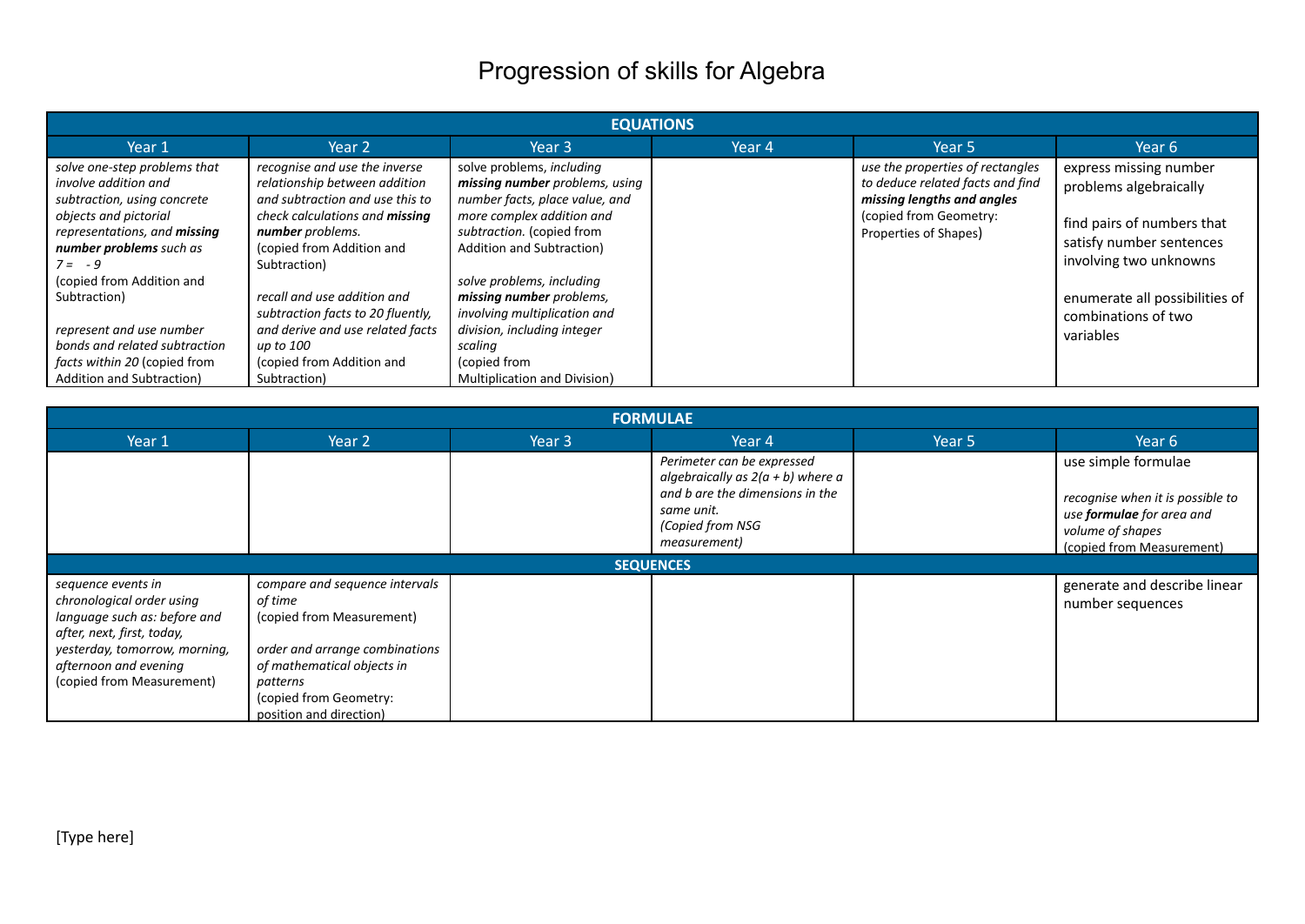## Progression of skills for Place Value

|                                                                                                                                        |                                                                                                                                                                                                                                                                                                |                                                                                                                    | <b>COUNTING</b>                                                                                                         |                                                                                                                                                                                          |                                                                                                                                                                                                                                                                       |                                                                                                                                                                      |
|----------------------------------------------------------------------------------------------------------------------------------------|------------------------------------------------------------------------------------------------------------------------------------------------------------------------------------------------------------------------------------------------------------------------------------------------|--------------------------------------------------------------------------------------------------------------------|-------------------------------------------------------------------------------------------------------------------------|------------------------------------------------------------------------------------------------------------------------------------------------------------------------------------------|-----------------------------------------------------------------------------------------------------------------------------------------------------------------------------------------------------------------------------------------------------------------------|----------------------------------------------------------------------------------------------------------------------------------------------------------------------|
| Reception                                                                                                                              | Year 1                                                                                                                                                                                                                                                                                         | Year 2                                                                                                             | Year 3                                                                                                                  | Year 4                                                                                                                                                                                   | Year 5                                                                                                                                                                                                                                                                | Year 6                                                                                                                                                               |
| Count to and from 20.<br>Verbally able to count<br>beyond 20,<br>recognising the<br>pattern of the<br>counting system.                 | count to and across<br>le.<br>100, forwards and<br>backwards,<br>beginning with 0 or<br>1, or from any<br>given number.<br>count, read and<br>write numbers to<br>100 in numerals;<br>count in multiples<br>of twos, fives and<br>tens<br>given a number,<br>identify one more<br>and one less | count in steps of 2, 3,<br>and 5 from 0, and in<br>tens from any number,<br>forward or backward                    | count from 0 in<br>multiples of 4, 8, 50<br>and 100;<br>find 10 or 100 more or $\bullet$<br>less than a given<br>number | count backwards<br>$\bullet$<br>through zero to<br>include negative<br>number<br>count in multiples<br>of 6, 7, 9, 25 and 1<br>000s<br>find 1 000 more or<br>less than a given<br>number | interpret negative<br>numbers in<br>context, count<br>forwards and<br>backwards with<br>positive and<br>negative whole<br>numbers, including<br>through zero<br>count forwards or<br>backwards in steps<br>of powers of 10 for<br>any given number<br>up to 1 000 000 | use negative numbers<br>in context, and<br>calculate intervals<br>across zero                                                                                        |
|                                                                                                                                        |                                                                                                                                                                                                                                                                                                |                                                                                                                    | <b>COMPARING NUMBERS</b>                                                                                                |                                                                                                                                                                                          |                                                                                                                                                                                                                                                                       |                                                                                                                                                                      |
| Compare quantities<br>up to 10 in different<br>contexts. Recognising<br>when one quality is<br>greater than, less than<br>or equal to. | use the language of:<br>equal to, more than,<br>less than (fewer),<br>most, least                                                                                                                                                                                                              | compare and order<br>numbers from 0 up to<br>100; use $\lt$ , $>$ and =<br>signs                                   | compare and order<br>numbers up to 1000                                                                                 | order and compare<br>numbers beyond 1<br>000<br>compare numbers with<br>the same number of<br>decimal places up to two<br>decimal places<br>(copied from Fractions)                      | read, write, order and<br>compare numbers to<br>at least 1 000 000 and<br>determine the value<br>of each digit<br>(appears also in Reading<br>and Writing Numbers)                                                                                                    | read, write, order and<br>compare numbers up<br>to 10 000 000 and<br>determine the value<br>of each digit (appears<br>also in Reading and<br><b>Writing Numbers)</b> |
|                                                                                                                                        |                                                                                                                                                                                                                                                                                                |                                                                                                                    | <b>IDENTIFYING, REPRESENTING AND ESTIMATING NUMBERS</b>                                                                 |                                                                                                                                                                                          |                                                                                                                                                                                                                                                                       |                                                                                                                                                                      |
|                                                                                                                                        | identify and represent<br>numbers using objects<br>and pictorial<br>representations<br>including the number<br>line                                                                                                                                                                            | identify, represent and<br>estimate numbers using<br>different<br>representations,<br>including the number<br>line | identify, represent and<br>estimate numbers<br>using different<br>representations                                       | identify, represent and<br>estimate numbers<br>using different<br>representations                                                                                                        |                                                                                                                                                                                                                                                                       |                                                                                                                                                                      |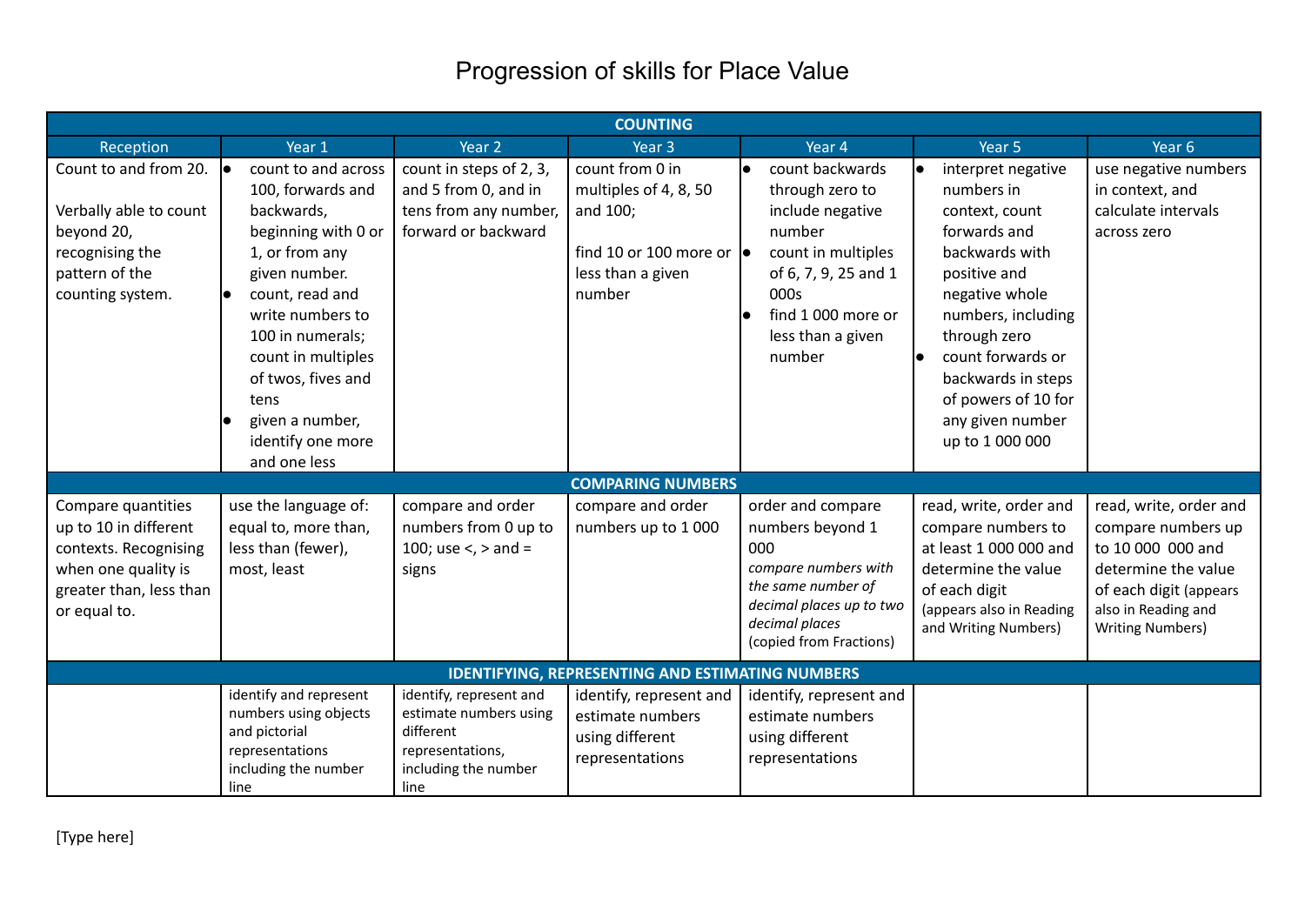| <b>READING AND WRITING NUMBERS (including Roman Numerals)</b> |                                                                     |                                                                                     |                                                                                                                                                                                                                                                    |                                                                                                                                                                                                                                                                                                                          |                                                                                                                                                                                                                                                                                                          |                                                                                                                                                                                                                                                                                                                                                                                       |  |  |
|---------------------------------------------------------------|---------------------------------------------------------------------|-------------------------------------------------------------------------------------|----------------------------------------------------------------------------------------------------------------------------------------------------------------------------------------------------------------------------------------------------|--------------------------------------------------------------------------------------------------------------------------------------------------------------------------------------------------------------------------------------------------------------------------------------------------------------------------|----------------------------------------------------------------------------------------------------------------------------------------------------------------------------------------------------------------------------------------------------------------------------------------------------------|---------------------------------------------------------------------------------------------------------------------------------------------------------------------------------------------------------------------------------------------------------------------------------------------------------------------------------------------------------------------------------------|--|--|
| Reception                                                     | Year 1                                                              | Year 2                                                                              | Year <sub>3</sub>                                                                                                                                                                                                                                  | Year 4                                                                                                                                                                                                                                                                                                                   | Year 5                                                                                                                                                                                                                                                                                                   | Year 6                                                                                                                                                                                                                                                                                                                                                                                |  |  |
|                                                               | read and write<br>numbers from 1 to 20<br>in numerals and<br>words. | read and write<br>numbers to at least<br>100 in numerals and<br>in words            | read and write<br>numbers up to 1000<br>in numerals and in<br>words<br>tell and write the time<br>from an analogue clock,<br>including using Roman<br>numerals from I to XII,<br>and 12-hour and<br>24-hour clocks<br>(copied from<br>Measurement) | read Roman numerals<br>to 100 (I to C) and<br>know that over time,<br>the numeral system<br>changed to include<br>the concept of zero<br>and place value.                                                                                                                                                                | read, write, order and<br>compare numbers to<br>at least 1 000 000 and<br>determine the value<br>of each digit<br>(appears also in<br><b>Comparing Numbers)</b><br>read Roman numerals<br>to 1 000 (M) and<br>recognise years<br>written in Roman<br>numerals.                                           | read, write, order and<br>compare numbers up<br>to<br>10 000 000 and<br>determine the value<br>of each digit<br>(appears also in<br><b>Understanding Place</b><br>Value)                                                                                                                                                                                                              |  |  |
| <b>UNDERSTANDING PLACE VALUE</b>                              |                                                                     |                                                                                     |                                                                                                                                                                                                                                                    |                                                                                                                                                                                                                                                                                                                          |                                                                                                                                                                                                                                                                                                          |                                                                                                                                                                                                                                                                                                                                                                                       |  |  |
|                                                               |                                                                     | recognise the place<br>value of each digit in a<br>two-digit number<br>(tens, ones) | recognise the place<br>value of each digit in a<br>three-digit number<br>(hundreds, tens, ones)                                                                                                                                                    | recognise the place<br>value of each digit in a<br>four-digit number<br>(thousands, hundreds,<br>tens, and ones)<br>find the effect of dividing<br>a one- or two-digit<br>number by 10 and 100,<br>identifying the value of<br>the digits in the answer<br>as units, tenths and<br>hundredths<br>(copied from Fractions) | read, write, order and<br>compare numbers to<br>at least 1 000 000 and<br>determine the value<br>of each digit<br>(appears also in Reading<br>and Writing Numbers)<br>recognise and use<br>thousandths and relate<br>them to tenths,<br>hundredths and decimal<br>equivalents<br>(copied from Fractions) | read, write, order and<br>compare numbers up<br>to 10 000 000 and<br>determine the value<br>of each digit (appears<br>also in Reading and<br><b>Writing Numbers)</b><br>identify the value of<br>each digit to three<br>decimal places and<br>multiply and divide<br>numbers by 10, 100 and<br>1000 where the answers<br>are up to three decimal<br>places (copied from<br>Fractions) |  |  |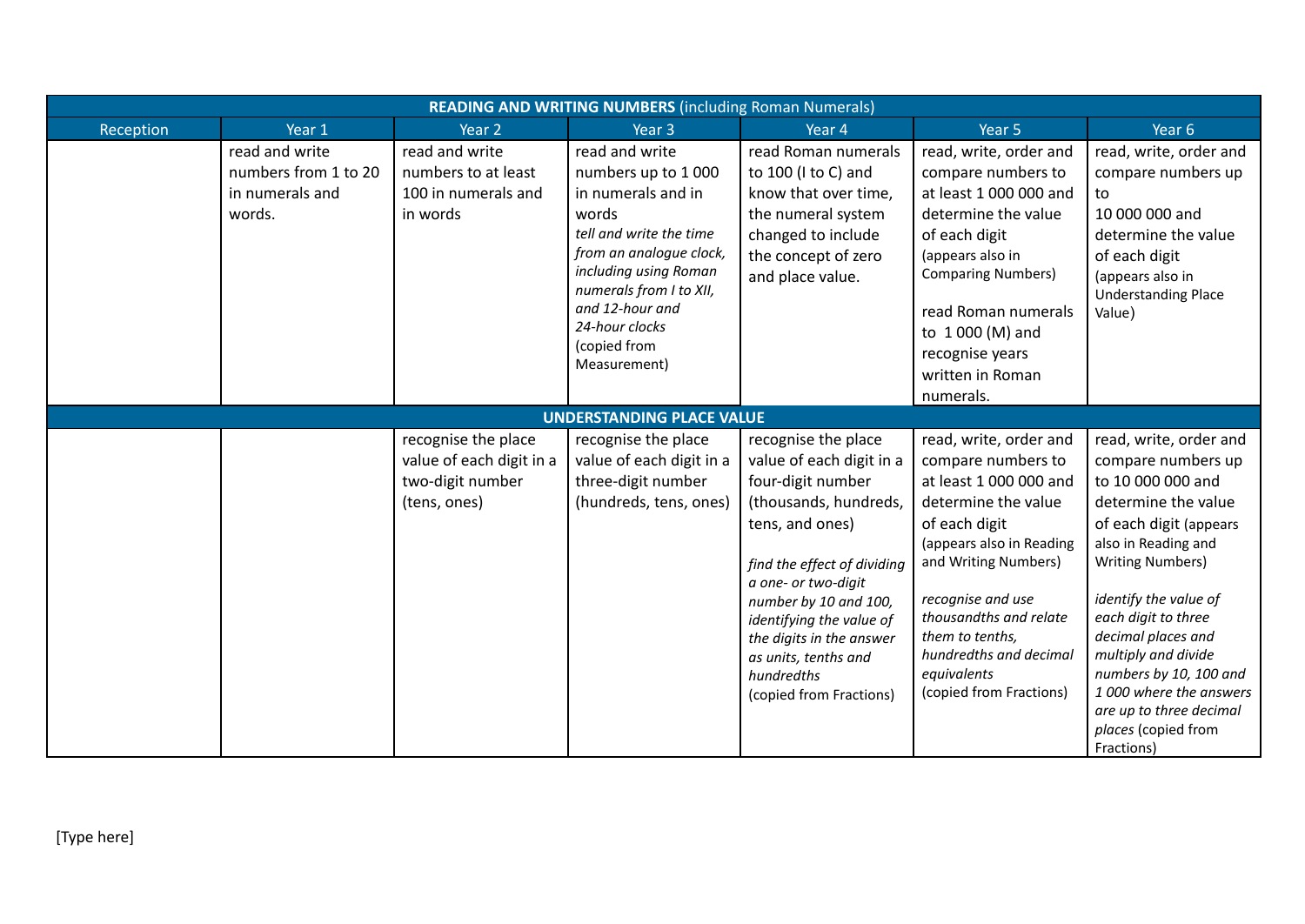|           | <b>ROUNDING</b> |                                                          |                                                                              |                                                                                                                                                                |                                                                                                                                                                                                                                   |                                                                                                                                                                                          |  |  |  |
|-----------|-----------------|----------------------------------------------------------|------------------------------------------------------------------------------|----------------------------------------------------------------------------------------------------------------------------------------------------------------|-----------------------------------------------------------------------------------------------------------------------------------------------------------------------------------------------------------------------------------|------------------------------------------------------------------------------------------------------------------------------------------------------------------------------------------|--|--|--|
| Reception | Year 1          | Year 2                                                   | Year 3                                                                       | Year 4                                                                                                                                                         | Year 5                                                                                                                                                                                                                            | Year 6                                                                                                                                                                                   |  |  |  |
|           |                 |                                                          |                                                                              | round any number to<br>the nearest 10, 100 or<br>1 0 0 0<br>round decimals with one<br>decimal place to the<br>nearest whole number<br>(copied from Fractions) | round any number up<br>to 1 000 000 to the<br>nearest 10, 100, 1<br>000, 10 000 and 100<br>000<br>round decimals with two<br>decimal places to the<br>nearest whole number<br>and to one decimal place<br>(copied from Fractions) | round any whole<br>number to a required<br>degree of accuracy<br>solve problems which<br>require answers to be<br>rounded to specified<br>degrees of accuracy<br>(copied from Fractions) |  |  |  |
|           |                 |                                                          | <b>PROBLEM SOLVING</b>                                                       |                                                                                                                                                                |                                                                                                                                                                                                                                   |                                                                                                                                                                                          |  |  |  |
|           |                 | use place value and<br>number facts to solve<br>problems | solve number<br>problems and<br>practical problems<br>involving these ideas. | solve number and<br>practical problems<br>that involve all of the<br>above and with<br>increasingly large<br>positive numbers                                  | solve number<br>problems and<br>practical problems<br>that involve all of the<br>above                                                                                                                                            | solve number and<br>practical problems<br>that involve all of the<br>above                                                                                                               |  |  |  |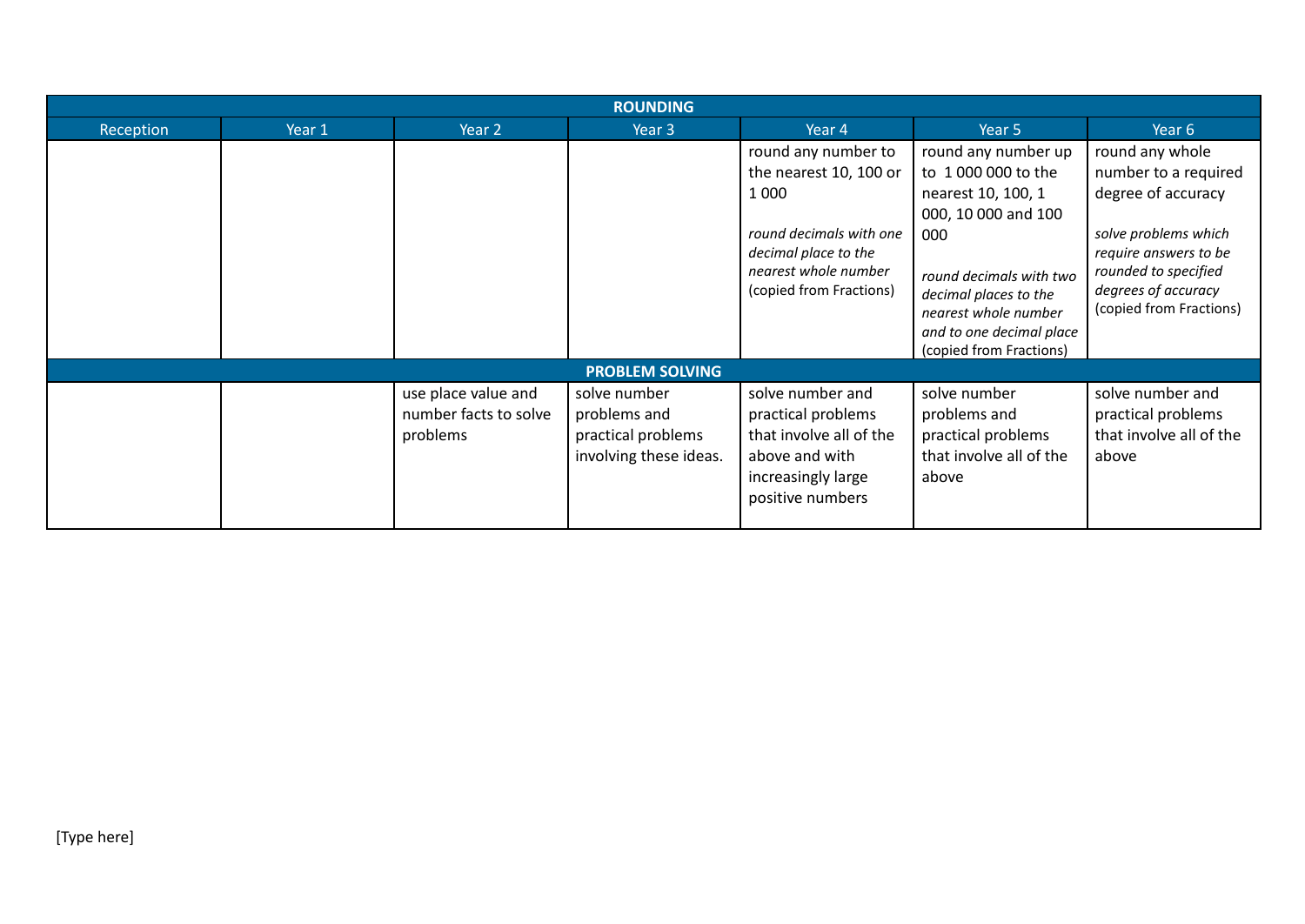# Progression of skills for Ratio and Proportion

|  |  | Statements only appear in Year 6 but should be connected to previous learning, particularly fractions and multiplication and division |                                                                                                                                                                        |
|--|--|---------------------------------------------------------------------------------------------------------------------------------------|------------------------------------------------------------------------------------------------------------------------------------------------------------------------|
|  |  |                                                                                                                                       | Year <sub>6</sub>                                                                                                                                                      |
|  |  |                                                                                                                                       | solve problems involving<br>the relative sizes of two<br>quantities where missing<br>values can be found by<br>using integer<br>multiplication and division<br>facts   |
|  |  |                                                                                                                                       | solve problems involving<br>the calculation of<br>percentages [for example,<br>of measures, and such as<br>15% of 360] and the use of<br>percentages for<br>comparison |
|  |  |                                                                                                                                       | solve problems involving<br>similar shapes where the<br>scale factor is known or<br>can be found                                                                       |
|  |  |                                                                                                                                       | solve problems involving<br>unequal sharing and<br>grouping using knowledge<br>of fractions and multiples.                                                             |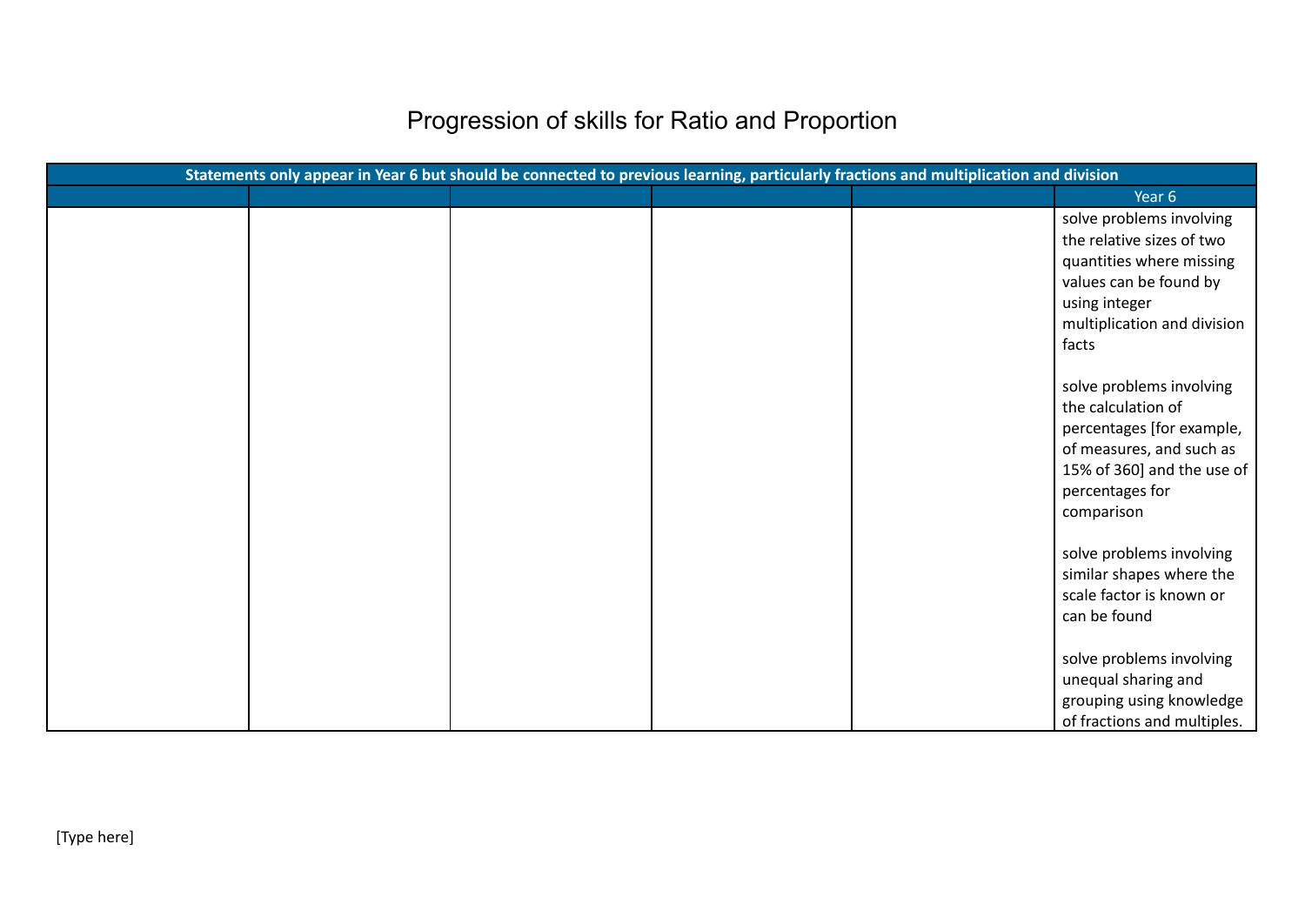## Progression of skills for Measurement

| <b>COMPARING AND ESTIMATING</b>                                                                                                                                                                                                                                                                                                                                                                                                                                                                                                                                                        |                                                                                                                                                          |  |                                                                                                                                                                                                                                                                                                                                                                                          |  |                                                                                                                                        |                                                                                                                                                                                                                                                                                                                                                                              |                                                                                                                                                                                                                                               |
|----------------------------------------------------------------------------------------------------------------------------------------------------------------------------------------------------------------------------------------------------------------------------------------------------------------------------------------------------------------------------------------------------------------------------------------------------------------------------------------------------------------------------------------------------------------------------------------|----------------------------------------------------------------------------------------------------------------------------------------------------------|--|------------------------------------------------------------------------------------------------------------------------------------------------------------------------------------------------------------------------------------------------------------------------------------------------------------------------------------------------------------------------------------------|--|----------------------------------------------------------------------------------------------------------------------------------------|------------------------------------------------------------------------------------------------------------------------------------------------------------------------------------------------------------------------------------------------------------------------------------------------------------------------------------------------------------------------------|-----------------------------------------------------------------------------------------------------------------------------------------------------------------------------------------------------------------------------------------------|
| Year 1                                                                                                                                                                                                                                                                                                                                                                                                                                                                                                                                                                                 | Year 2                                                                                                                                                   |  | Year <sub>3</sub>                                                                                                                                                                                                                                                                                                                                                                        |  | Year 4                                                                                                                                 | Year 5                                                                                                                                                                                                                                                                                                                                                                       | Year 6                                                                                                                                                                                                                                        |
| compare, describe and<br>solve practical problems<br>for:<br>lengths and heights<br>[e.g. long/short,<br>longer/shorter,<br>tall/short, double/half]<br>$\ast$<br>mass/weight [e.g.<br>heavy/light, heavier<br>than, lighter than]<br>$\ast$<br>capacity and volume<br>[e.g. full/empty, more<br>than, less than, half,<br>half full, quarter]<br>$\ast$<br>time [e.g. quicker,<br>slower, earlier, later]<br>sequence events in<br>chronological order using<br>language [e.g. before and<br>after, next, first, today,<br>yesterday, tomorrow,<br>morning, afternoon and<br>evening] | compare and order<br>lengths, mass,<br>volume/capacity and<br>record the results using<br>$>$ , $<$ and $=$<br>compare and sequence<br>intervals of time |  | compare durations of events, for<br>example to calculate the time taken by<br>particular events or tasks<br>estimate and read time with increasing<br>accuracy to the nearest minute; record<br>and compare time in terms of seconds,<br>minutes, hours and o'clock; use<br>vocabulary such as a.m./p.m., morning,<br>afternoon, noon and midnight (appears<br>also in Telling the Time) |  | estimate, compare<br>and calculate<br>different measures,<br>including money in<br>pounds and pence<br>(also included in<br>Measuring) | calculate and compare<br>the area of squares and<br>rectangles including using<br>standard units, square<br>centimetres ( $cm2$ ) and<br>square metres $(m2)$ and<br>estimate the area of<br>irregular shapes (also<br>included in measuring)<br>estimate volume (e.g.<br>using $1 \text{ cm}^3$ blocks to<br>build cubes and cuboids)<br>and capacity (e.g. using<br>water) | calculate, estimate and<br>compare volume of<br>cubes and cuboids<br>using standard units,<br>including centimetre<br>cubed ( $cm3$ ) and cubic<br>metres $(m^3)$ , and<br>extending to other<br>units such as mm <sup>3</sup> and<br>$km3$ . |
|                                                                                                                                                                                                                                                                                                                                                                                                                                                                                                                                                                                        |                                                                                                                                                          |  | <b>MEASURING and CALCULATING</b>                                                                                                                                                                                                                                                                                                                                                         |  |                                                                                                                                        |                                                                                                                                                                                                                                                                                                                                                                              |                                                                                                                                                                                                                                               |
| Year 1                                                                                                                                                                                                                                                                                                                                                                                                                                                                                                                                                                                 | Year <sub>2</sub>                                                                                                                                        |  | Year <sub>3</sub>                                                                                                                                                                                                                                                                                                                                                                        |  | Year 4                                                                                                                                 | Year 5                                                                                                                                                                                                                                                                                                                                                                       | Year 6                                                                                                                                                                                                                                        |
| measure and begin to                                                                                                                                                                                                                                                                                                                                                                                                                                                                                                                                                                   | choose and use appropriate                                                                                                                               |  | measure, compare, add                                                                                                                                                                                                                                                                                                                                                                    |  | estimate, compare                                                                                                                      | use all four operations to                                                                                                                                                                                                                                                                                                                                                   | solve problems involving                                                                                                                                                                                                                      |
| record the following:                                                                                                                                                                                                                                                                                                                                                                                                                                                                                                                                                                  | standard units to estimate and                                                                                                                           |  | and subtract: lengths                                                                                                                                                                                                                                                                                                                                                                    |  | and calculate                                                                                                                          | solve problems involving                                                                                                                                                                                                                                                                                                                                                     | the calculation and                                                                                                                                                                                                                           |
| ∗<br>lengths and heights                                                                                                                                                                                                                                                                                                                                                                                                                                                                                                                                                               | measure length/height in any                                                                                                                             |  | (m/cm/mm); mass                                                                                                                                                                                                                                                                                                                                                                          |  | different measures,                                                                                                                    | measure (e.g. length,                                                                                                                                                                                                                                                                                                                                                        | conversion of units of                                                                                                                                                                                                                        |
| $\ast$<br>mass/weight                                                                                                                                                                                                                                                                                                                                                                                                                                                                                                                                                                  | direction (m/cm); mass (kg/g);                                                                                                                           |  | $(kg/g)$ ; volume/capacity                                                                                                                                                                                                                                                                                                                                                               |  | including money in                                                                                                                     | mass, volume, money)                                                                                                                                                                                                                                                                                                                                                         | measure, using decimal                                                                                                                                                                                                                        |
| capacity and volume                                                                                                                                                                                                                                                                                                                                                                                                                                                                                                                                                                    | temperature (°C); capacity                                                                                                                               |  | (I/ml)                                                                                                                                                                                                                                                                                                                                                                                   |  | pounds and pence                                                                                                                       |                                                                                                                                                                                                                                                                                                                                                                              | notation up to three                                                                                                                                                                                                                          |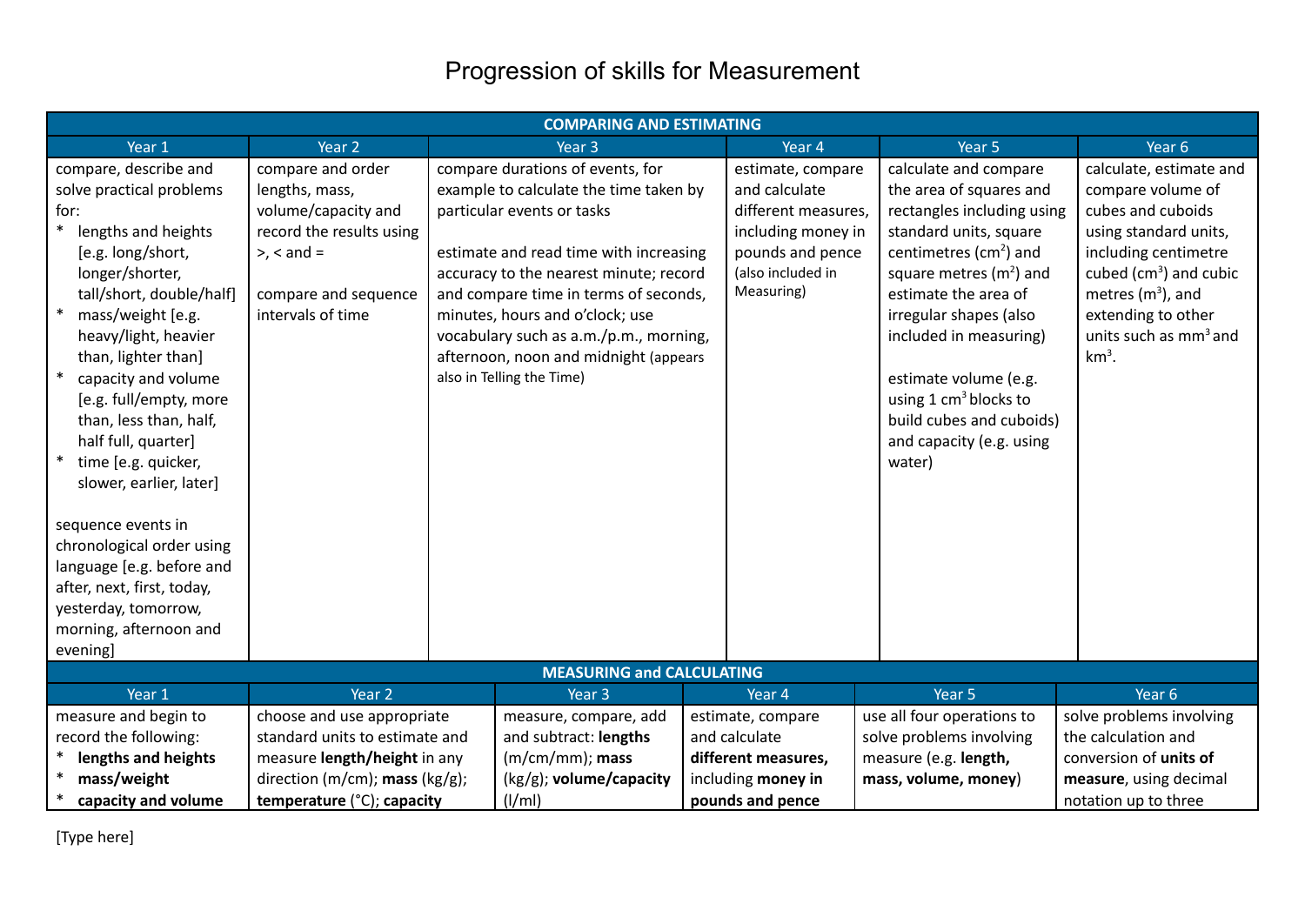| time (hours, minutes,<br>seconds) | (litres/ml) to the nearest<br>appropriate unit, using rulers,<br>scales, thermometers and<br>measuring vessels | measure the perimeter<br>of simple 2-D shapes | (appears also in<br>Comparing)<br>measure and calculate<br>the <b>perimeter</b> of a<br>rectilinear figure<br>(including squares) in<br>centimetres and<br>metres | using decimal notation<br>including scaling.<br>measure and calculate the<br>perimeter of composite<br>rectilinear shapes in<br>centimetres and metres | decimal places where<br>appropriate<br>(appears also in Converting)<br>recognise that shapes with<br>the same areas can have<br>different perimeters and<br>vice versa |
|-----------------------------------|----------------------------------------------------------------------------------------------------------------|-----------------------------------------------|-------------------------------------------------------------------------------------------------------------------------------------------------------------------|--------------------------------------------------------------------------------------------------------------------------------------------------------|------------------------------------------------------------------------------------------------------------------------------------------------------------------------|
|-----------------------------------|----------------------------------------------------------------------------------------------------------------|-----------------------------------------------|-------------------------------------------------------------------------------------------------------------------------------------------------------------------|--------------------------------------------------------------------------------------------------------------------------------------------------------|------------------------------------------------------------------------------------------------------------------------------------------------------------------------|

|                                                                                                                                                                                                | <b>MEASURING and CALCULATING</b> |                                                                                                                                                                                                                                                                                                                                        |                                                                                                                                                               |                                                                  |                                                                                                                                                                                                                                                                                                                                                                           |           |                                                         |                                                                                                                                                                                                                                                                                                                     |                   |
|------------------------------------------------------------------------------------------------------------------------------------------------------------------------------------------------|----------------------------------|----------------------------------------------------------------------------------------------------------------------------------------------------------------------------------------------------------------------------------------------------------------------------------------------------------------------------------------|---------------------------------------------------------------------------------------------------------------------------------------------------------------|------------------------------------------------------------------|---------------------------------------------------------------------------------------------------------------------------------------------------------------------------------------------------------------------------------------------------------------------------------------------------------------------------------------------------------------------------|-----------|---------------------------------------------------------|---------------------------------------------------------------------------------------------------------------------------------------------------------------------------------------------------------------------------------------------------------------------------------------------------------------------|-------------------|
| Year 1                                                                                                                                                                                         |                                  | Year 2                                                                                                                                                                                                                                                                                                                                 | Year <sub>3</sub>                                                                                                                                             | Year 4                                                           |                                                                                                                                                                                                                                                                                                                                                                           |           | Year 5                                                  |                                                                                                                                                                                                                                                                                                                     | Year 6            |
| recognise and<br>know the<br>value of<br>different<br>denominations<br>of coins and<br>notes                                                                                                   | money                            | recognise and use symbols for<br>pounds $(E)$ and pence $(p)$ ; combine<br>amounts to make a particular value<br>find different combinations of coins<br>that equal the same amounts of<br>solve simple problems in a practical<br>context involving addition and<br>subtraction of money of the same<br>unit, including giving change | add and subtract<br>amounts of money<br>to give change,<br>using both £ and p<br>in practical<br>contexts                                                     | find the area of<br>rectilinear shapes<br>by counting<br>squares | calculate and compare the<br>area of squares and rectangles<br>including using standard units,<br>square centimetres ( $\text{cm}^2$ ) and<br>square metres $(m2)$ and<br>estimate the area of irregular<br>shapes<br>recognise and use square<br>numbers and cube numbers, and<br>the notation for squared $(^2)$ and<br>cubed $(^3)$<br>(copied from Multiplication and |           | and triangles<br>$mm3$ and km <sup>3</sup> ].<br>shapes | calculate the area of parallelograms<br>calculate, estimate and compare<br>volume of cubes and cuboids using<br>standard units, including cubic<br>centimetres ( $cm3$ ) and cubic metres<br>$(m3)$ , and extending to other units [e.g.<br>recognise when it is possible to use<br>formulae for area and volume of |                   |
|                                                                                                                                                                                                |                                  |                                                                                                                                                                                                                                                                                                                                        |                                                                                                                                                               | <b>TELLING THE TIME</b>                                          |                                                                                                                                                                                                                                                                                                                                                                           | Division) |                                                         |                                                                                                                                                                                                                                                                                                                     |                   |
| Year 1                                                                                                                                                                                         |                                  | Year 2                                                                                                                                                                                                                                                                                                                                 | Year <sub>3</sub>                                                                                                                                             |                                                                  |                                                                                                                                                                                                                                                                                                                                                                           | Year 4    | Year 5                                                  |                                                                                                                                                                                                                                                                                                                     | Year <sub>6</sub> |
| tell the time to the hour<br>and half past the hour and<br>draw the hands on a clock<br>face to show these times.<br>recognise and use<br>language relating to dates,<br>including days of the |                                  | tell and write the time to<br>five minutes, including<br>quarter past/to the hour<br>and draw the hands on a<br>clock face to show these<br>times.                                                                                                                                                                                     | tell and write the time from<br>an analogue clock, including<br>using Roman numerals from I<br>to XII, and 12-hour and<br>24-hour clocks<br>estimate and read | clocks                                                           | read, write and convert<br>solve problems involving<br>time between analogue<br>converting between units<br>and digital 12 and 24-hour<br>of time<br>(appears also in Converting)<br>solve problems involving<br>converting from hours to                                                                                                                                 |           |                                                         |                                                                                                                                                                                                                                                                                                                     |                   |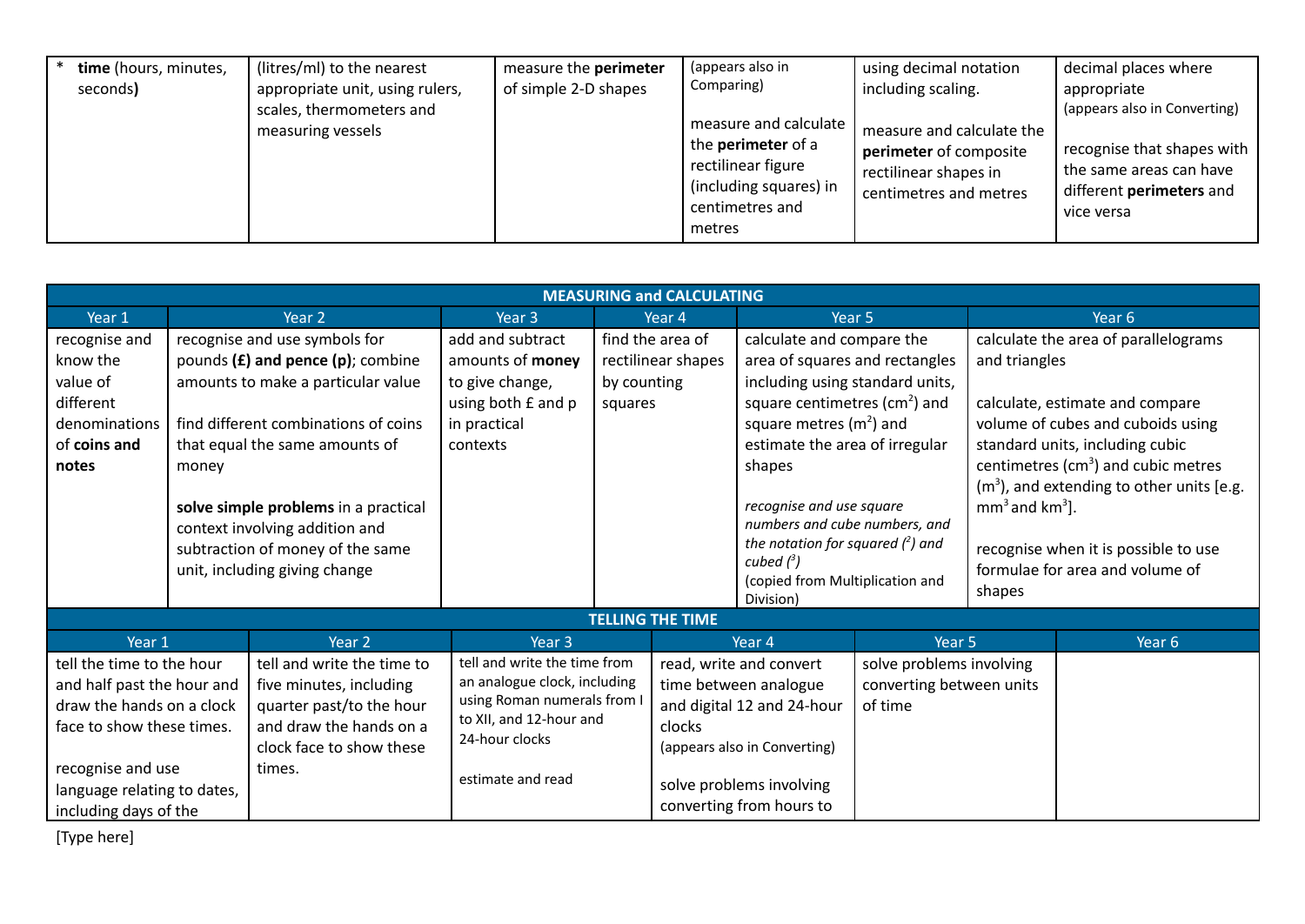| know the number of<br>week, weeks, months and<br>minutes in an hour and<br>vears<br>the number of hours in a<br>dav.<br>(appears also in Converting) | time with increasing<br>minutes; minutes to<br>accuracy to the nearest<br>seconds; years to months;<br>minute; record and compare<br>weeks to days<br>time in terms of seconds,<br>(appears also in Converting)<br>minutes, hours and o'clock;<br>use vocabulary such as<br>a.m./p.m., morning,<br>afternoon, noon and<br>midnight<br>(appears also in Comparing<br>and Estimating) |  |
|------------------------------------------------------------------------------------------------------------------------------------------------------|-------------------------------------------------------------------------------------------------------------------------------------------------------------------------------------------------------------------------------------------------------------------------------------------------------------------------------------------------------------------------------------|--|
|------------------------------------------------------------------------------------------------------------------------------------------------------|-------------------------------------------------------------------------------------------------------------------------------------------------------------------------------------------------------------------------------------------------------------------------------------------------------------------------------------------------------------------------------------|--|

|        |                                                                                                                     |                                                                                                          | <b>CONVERTING</b>                                                                                                                                                                                                                                                                                                                                                                               |                                                                                                                                                                                                                                                                                                                                                                                            |                                                                                                                                                                                                                                                                                                                                                                                                                                                                                                                                   |
|--------|---------------------------------------------------------------------------------------------------------------------|----------------------------------------------------------------------------------------------------------|-------------------------------------------------------------------------------------------------------------------------------------------------------------------------------------------------------------------------------------------------------------------------------------------------------------------------------------------------------------------------------------------------|--------------------------------------------------------------------------------------------------------------------------------------------------------------------------------------------------------------------------------------------------------------------------------------------------------------------------------------------------------------------------------------------|-----------------------------------------------------------------------------------------------------------------------------------------------------------------------------------------------------------------------------------------------------------------------------------------------------------------------------------------------------------------------------------------------------------------------------------------------------------------------------------------------------------------------------------|
| Year 1 | Year 2                                                                                                              | Year 3                                                                                                   | Year 4                                                                                                                                                                                                                                                                                                                                                                                          | Year 5                                                                                                                                                                                                                                                                                                                                                                                     | Year 6                                                                                                                                                                                                                                                                                                                                                                                                                                                                                                                            |
|        | know the number of minutes<br>in an hour and the number of<br>hours in a day.<br>(appears also in Telling the Time) | know the number of<br>seconds in a minute and the<br>number of days in each<br>month, year and leap year | convert between different<br>units of measure (e.g.<br>kilometre to metre; hour<br>to minute)<br>read, write and convert<br>time between analogue<br>and digital 12 and 24-hour<br>clocks<br>(appears also in Converting)<br>solve problems involving<br>converting from hours to<br>minutes; minutes to<br>seconds; years to months;<br>weeks to days<br>(appears also in Telling the<br>Time) | convert between different<br>units of metric measure<br>(e.g. kilometre and metre;<br>centimetre and metre;<br>centimetre and millimetre;<br>gram and kilogram; litre<br>and millilitre)<br>solve problems involving<br>converting between units<br>of time<br>understand and use<br>equivalences between<br>metric units and common<br>imperial units such as<br>inches, pounds and pints | use, read, write and<br>convert between standard<br>units, converting<br>measurements of length,<br>mass, volume and time<br>from a smaller unit of<br>measure to a larger unit,<br>and vice versa, using<br>decimal notation to up to<br>three decimal places<br>solve problems involving<br>the calculation and<br>conversion of units of<br>measure, using decimal<br>notation up to three<br>decimal places where<br>appropriate<br>(appears also in Measuring<br>and Calculating)<br>convert between miles<br>and kilometres |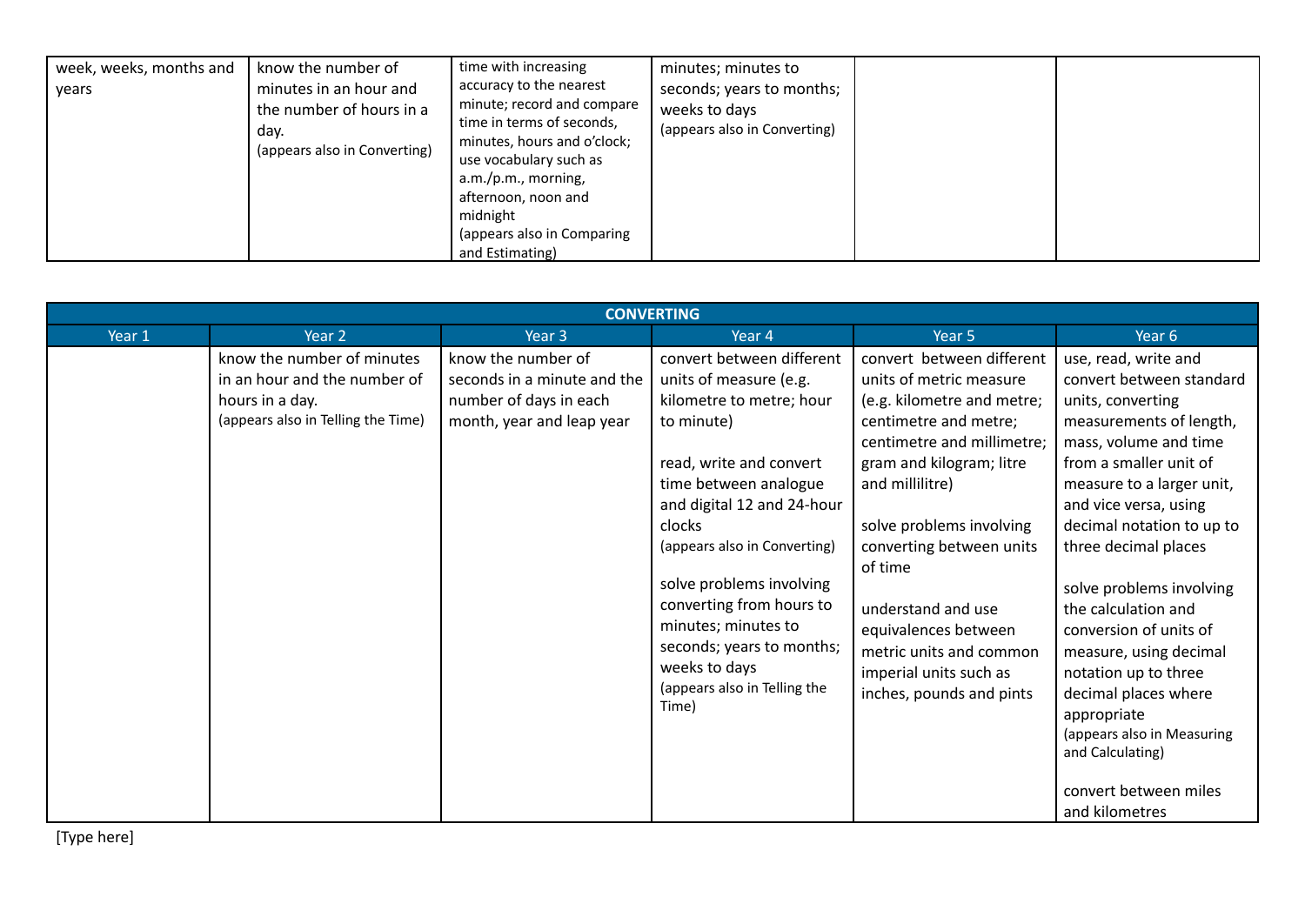# Progression of skills for Geometry and Direction

|                             | POSITION, DIRECTION AND MOVEMENT |        |                              |                             |                            |  |  |  |
|-----------------------------|----------------------------------|--------|------------------------------|-----------------------------|----------------------------|--|--|--|
| Year 1                      | Year 2                           | Year 3 | Year 4                       | Year 5                      | Year 6                     |  |  |  |
| describe position,          | use mathematical                 |        | describe positions on a      | identify, describe and      | describe positions on the  |  |  |  |
| direction and movement,     | vocabulary to describe           |        | 2-D grid as coordinates in   | represent the position of a | full coordinate grid (all  |  |  |  |
| including half, quarter and | position, direction and          |        | the first quadrant           | shape following a           | four quadrants)            |  |  |  |
| three-quarter turns.        | movement including               |        |                              | reflection or translation,  |                            |  |  |  |
|                             | movement in a straight           |        | describe movements           | using the appropriate       | draw and translate simple  |  |  |  |
|                             | line and distinguishing          |        | between positions as         | language, and know that     | shapes on the coordinate   |  |  |  |
|                             | between rotation as a turn       |        | translations of a given unit | the shape has not changed   | plane, and reflect them in |  |  |  |
|                             | and in terms of right            |        | to the left/right and        |                             | the axes.                  |  |  |  |
|                             | angles for quarter, half         |        | up/down                      |                             |                            |  |  |  |
|                             | and three-quarter turns          |        |                              |                             |                            |  |  |  |
|                             | (clockwise and                   |        | plot specified points and    |                             |                            |  |  |  |
|                             | anti-clockwise)                  |        | draw sides to complete a     |                             |                            |  |  |  |
|                             |                                  |        | given polygon                |                             |                            |  |  |  |
|                             |                                  |        | <b>PATTERN</b>               |                             |                            |  |  |  |
|                             | order and arrange                |        |                              |                             |                            |  |  |  |
|                             | combinations of                  |        |                              |                             |                            |  |  |  |
|                             | mathematical objects in          |        |                              |                             |                            |  |  |  |
|                             | patterns and sequences           |        |                              |                             |                            |  |  |  |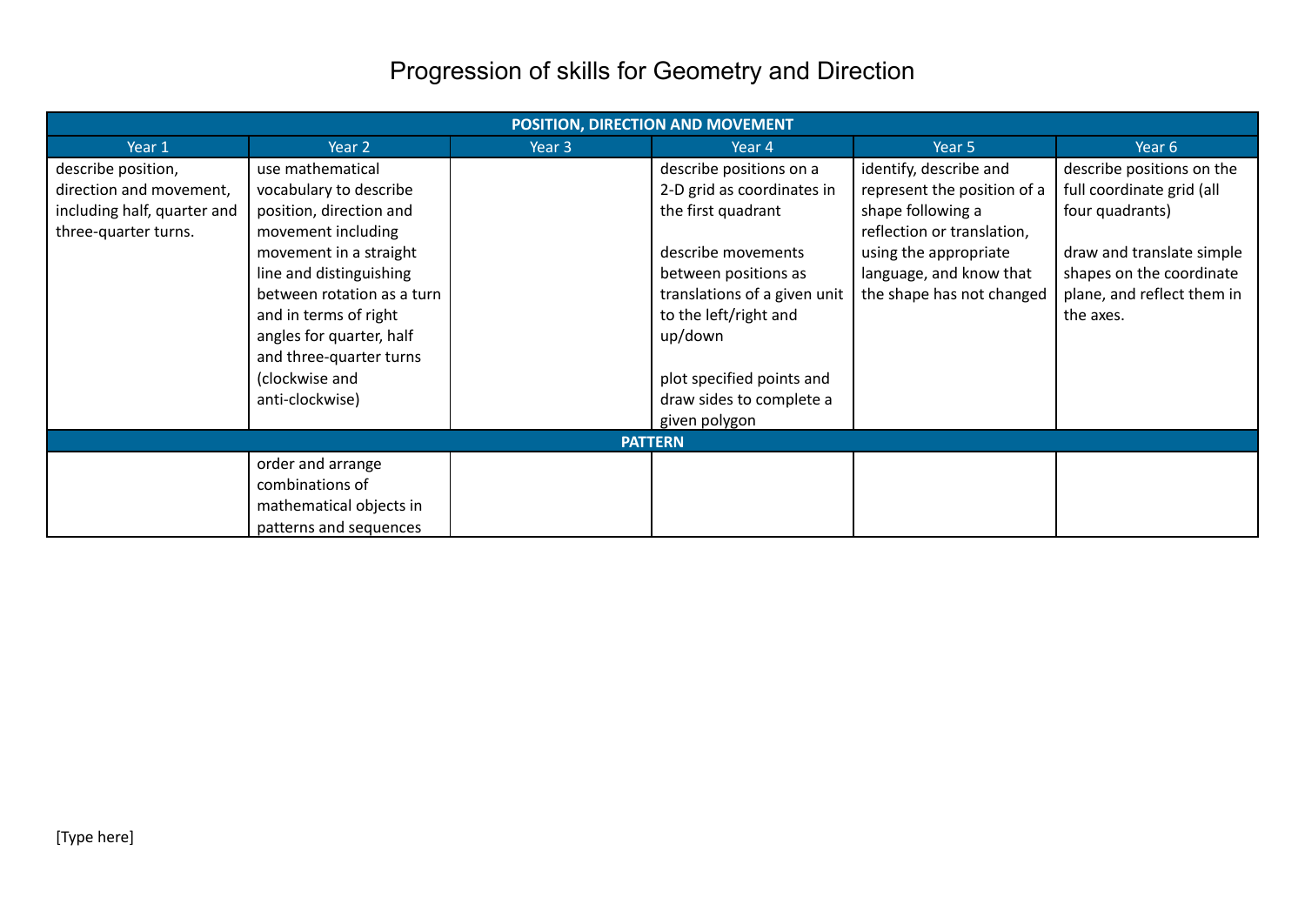# Progression of skills for Geometry Properties of Shapes

|                                                                                                                                                                                                                                                              |                                                                                                                                                                                                                                     |                                                                                                                                                                                                                                                                                                                                                                                                  | <b>IDENTIFYING SHAPES AND THIER PROPERTIES</b>                                                                                                                                     |                                                                                         |                                                                                           |                                                                                                                                                                                                                                                                                            |
|--------------------------------------------------------------------------------------------------------------------------------------------------------------------------------------------------------------------------------------------------------------|-------------------------------------------------------------------------------------------------------------------------------------------------------------------------------------------------------------------------------------|--------------------------------------------------------------------------------------------------------------------------------------------------------------------------------------------------------------------------------------------------------------------------------------------------------------------------------------------------------------------------------------------------|------------------------------------------------------------------------------------------------------------------------------------------------------------------------------------|-----------------------------------------------------------------------------------------|-------------------------------------------------------------------------------------------|--------------------------------------------------------------------------------------------------------------------------------------------------------------------------------------------------------------------------------------------------------------------------------------------|
| Reception                                                                                                                                                                                                                                                    | Year 1                                                                                                                                                                                                                              | Year <sub>2</sub>                                                                                                                                                                                                                                                                                                                                                                                | Year 3                                                                                                                                                                             | Year 4                                                                                  | Year 5                                                                                    | Year 6                                                                                                                                                                                                                                                                                     |
| recognise and<br>name common<br>$2-D$ and $3-D$<br>shapes,<br>including:<br>2-D shapes<br>[e.g.<br>rectangles<br>(including<br>squares),<br>circles and<br>triangles]<br>$3-D$<br>shapes [e.g.<br>cuboids<br>(including<br>cubes), pyramids<br>and spheres]. | recognise and name<br>common 2-D and 3-D<br>shapes, including:<br>* 2-D shapes [e.g.<br>rectangles<br>(including squares),<br>circles and triangles]<br>3-D shapes [e.g.<br>cuboids (including<br>cubes), pyramids<br>and spheres]. | identify and describe<br>the properties of 2-D<br>shapes, including the<br>number of sides and<br>line symmetry in a<br>vertical line<br>identify and describe<br>the properties of 3-D<br>shapes, including the<br>number of edges,<br>vertices and faces<br>identify 2-D shapes on<br>the surface of 3-D<br>shapes, [for example, a<br>circle on a cylinder and<br>a triangle on a<br>pyramid] |                                                                                                                                                                                    | identify lines of<br>symmetry in 2-D<br>shapes presented in<br>different orientations   | identify 3-D shapes,<br>including cubes and<br>other cuboids, from<br>2-D representations | recognise, describe<br>and build simple 3-D<br>shapes, including<br>making nets<br>(appears also in Drawing<br>and Constructing)<br>illustrate and name<br>parts of circles,<br>including radius,<br>diameter and<br>circumference and<br>know that the<br>diameter is twice the<br>radius |
|                                                                                                                                                                                                                                                              |                                                                                                                                                                                                                                     |                                                                                                                                                                                                                                                                                                                                                                                                  | <b>DRAWING AND CONSTRUCTING</b>                                                                                                                                                    |                                                                                         |                                                                                           |                                                                                                                                                                                                                                                                                            |
|                                                                                                                                                                                                                                                              |                                                                                                                                                                                                                                     |                                                                                                                                                                                                                                                                                                                                                                                                  | draw 2-D shapes and<br>make 3-D shapes using<br>modelling materials;<br>recognise 3-D shapes in<br>different orientations<br>and describe them<br><b>COMPARING AND CLASSIFYING</b> | complete a simple<br>symmetric figure with<br>respect to a specific<br>line of symmetry | draw given angles, and<br>measure them in<br>degrees $(°)$                                | draw 2-D shapes using<br>given dimensions and<br>angles<br>recognise, describe<br>and build simple 3-D<br>shapes, including<br>making nets (appears<br>also in Identifying Shapes<br>and Their Properties)                                                                                 |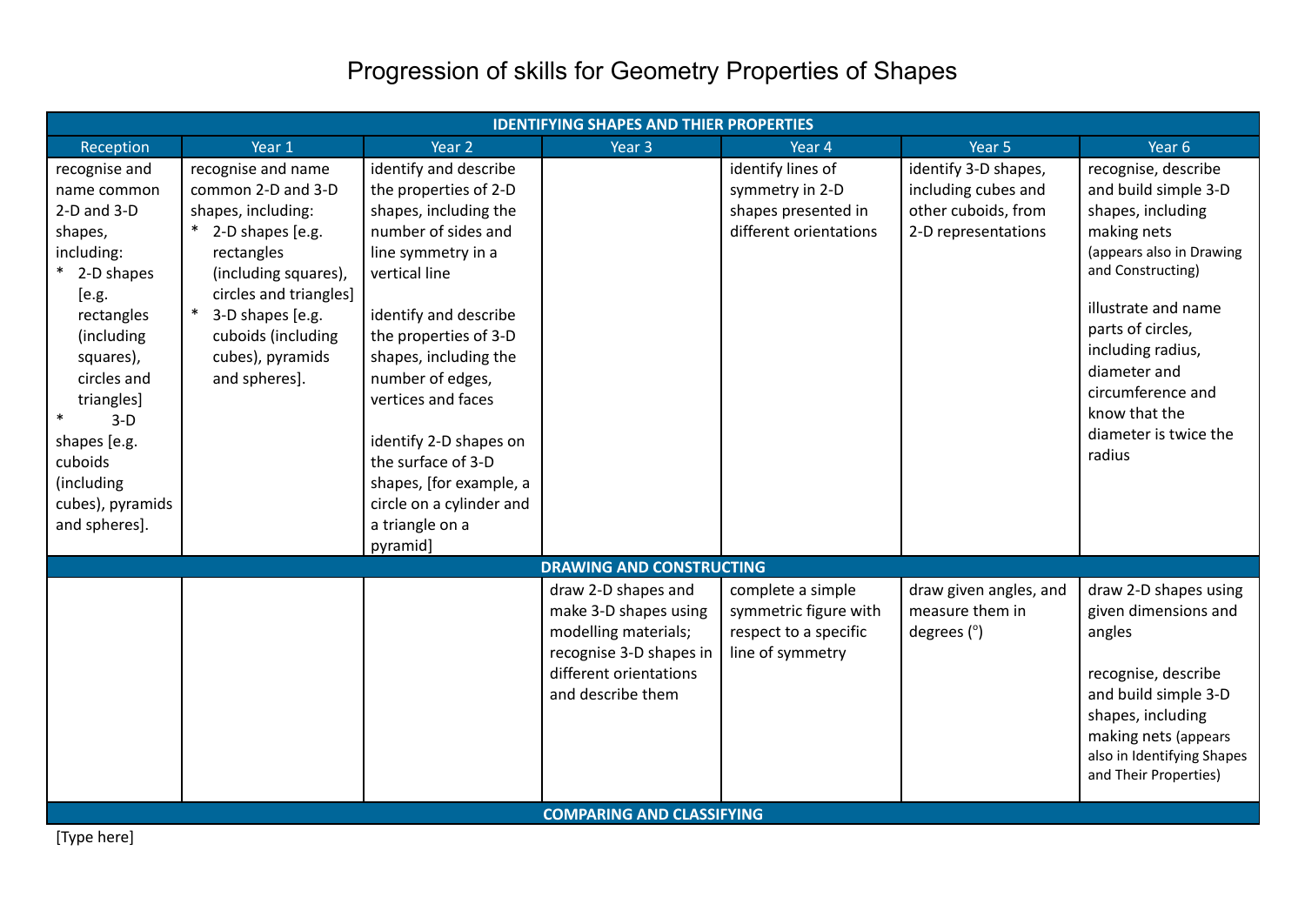| Year 1 | Year 2                                                                   | Year 3                                                                                                                                                                                                                                                                                                                                                                                                       | Year 4                                                                                                                               | Year 5                                                                                                                                                                                                                                                                                | Year <sub>6</sub>                                                                                                                                                             |
|--------|--------------------------------------------------------------------------|--------------------------------------------------------------------------------------------------------------------------------------------------------------------------------------------------------------------------------------------------------------------------------------------------------------------------------------------------------------------------------------------------------------|--------------------------------------------------------------------------------------------------------------------------------------|---------------------------------------------------------------------------------------------------------------------------------------------------------------------------------------------------------------------------------------------------------------------------------------|-------------------------------------------------------------------------------------------------------------------------------------------------------------------------------|
|        | compare and sort<br>common 2-D and<br>3-D shapes and<br>everyday objects |                                                                                                                                                                                                                                                                                                                                                                                                              | compare and classify<br>geometric shapes,<br>including<br>quadrilaterals and<br>triangles, based on<br>their properties and<br>sizes | use the properties of<br>rectangles to deduce related<br>facts and find missing lengths<br>and angles<br>distinguish between regular<br>and irregular polygons based<br>on reasoning about equal<br>sides and angles                                                                  | compare and classify<br>geometric shapes<br>based on their<br>properties and sizes<br>and find unknown<br>angles in any triangles,<br>quadrilaterals, and<br>regular polygons |
|        |                                                                          | <b>ANGLES</b>                                                                                                                                                                                                                                                                                                                                                                                                |                                                                                                                                      |                                                                                                                                                                                                                                                                                       |                                                                                                                                                                               |
|        |                                                                          | recognise angles as a property<br>of shape or a description of a<br>turn<br>identify right angles,<br>recognise that two right<br>angles make a half-turn, three<br>make three quarters of a turn<br>and four a complete turn;<br>identify whether angles are<br>greater than or less than a<br>right angle<br>identify horizontal and<br>vertical lines and pairs of<br>perpendicular and parallel<br>lines | identify acute and<br>obtuse angles and<br>compare and order<br>angles up to two<br>right angles by size                             | know angles are measured in<br>degrees: estimate and<br>compare acute, obtuse and<br>reflex angles<br>identify:<br>angles at a point and one<br>whole turn (total 360°)<br>angles at a point on a<br>straight line and 1/2 a turn<br>(total 180°)<br>$\ast$<br>other multiples of 90° | recognise angles where<br>they meet at a point,<br>are on a straight line,<br>or are vertically<br>opposite, and find<br>missing angles                                       |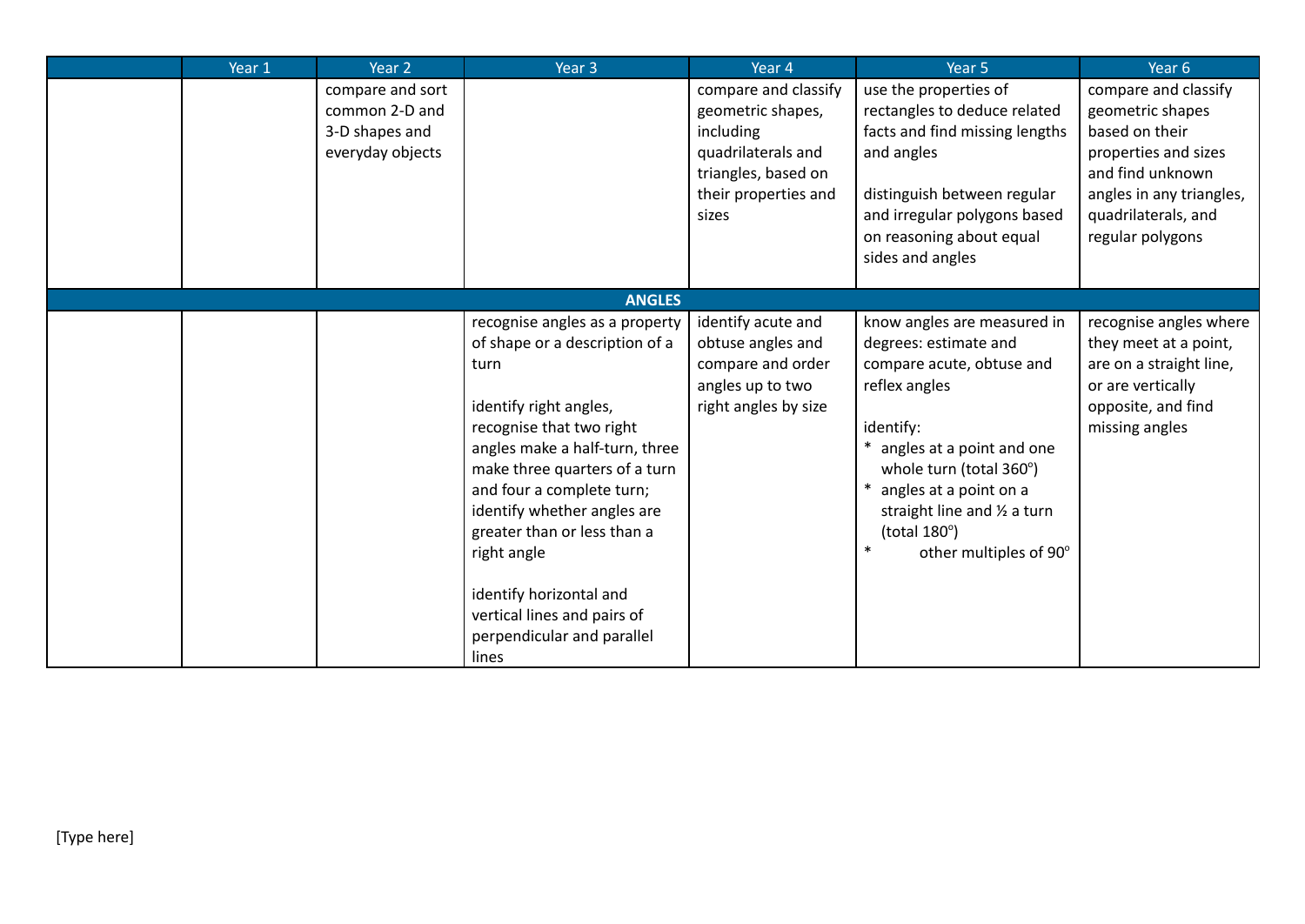#### Progression of skills for Fractions, Decimals and Percentages

|                                                                                                                                                                                                              |                                                                                                                                                                            |                                                                                                                                                                                                                                                                                                                                                                                                                     | <b>COUNTING IN FRACTIONAL STEPS</b>                                                                        |                                                                                                                                          |                                                           |
|--------------------------------------------------------------------------------------------------------------------------------------------------------------------------------------------------------------|----------------------------------------------------------------------------------------------------------------------------------------------------------------------------|---------------------------------------------------------------------------------------------------------------------------------------------------------------------------------------------------------------------------------------------------------------------------------------------------------------------------------------------------------------------------------------------------------------------|------------------------------------------------------------------------------------------------------------|------------------------------------------------------------------------------------------------------------------------------------------|-----------------------------------------------------------|
| Year 1                                                                                                                                                                                                       | Year <sub>2</sub>                                                                                                                                                          | Year <sub>3</sub>                                                                                                                                                                                                                                                                                                                                                                                                   | Year 4                                                                                                     | Year 5                                                                                                                                   | Year 6                                                    |
|                                                                                                                                                                                                              | Pupils should count in<br>fractions up to 10, starting<br>from any number and using<br>the1/2 and 2/4 equivalence<br>on the number line (Non<br><b>Statutory Guidance)</b> | count up and down in<br>tenths                                                                                                                                                                                                                                                                                                                                                                                      | count up and down in<br>hundredths                                                                         |                                                                                                                                          |                                                           |
|                                                                                                                                                                                                              |                                                                                                                                                                            |                                                                                                                                                                                                                                                                                                                                                                                                                     | <b>RECOGNISING FRACTIONS</b>                                                                               |                                                                                                                                          |                                                           |
| recognise, find and name<br>a half as one of two equal<br>parts of an object, shape<br>or quantity<br>recognise, find and name<br>a quarter as one of four<br>equal parts of an object,<br>shape or quantity | recognise, find, name and<br>write fractions $\frac{1}{3}$ , $\frac{1}{4}$ , $\frac{2}{4}$<br>and $\frac{3}{4}$ of a length, shape,<br>set of objects or quantity          | recognise, find and write<br>fractions of a discrete set<br>of objects: unit fractions<br>and non-unit fractions<br>with small denominators<br>recognise that tenths arise<br>from dividing an object<br>into 10 equal parts and in<br>dividing one - digit<br>numbers or quantities by<br>10.<br>recognise and use<br>fractions as numbers: unit<br>fractions and non-unit<br>fractions with small<br>denominators | recognise that hundredths<br>arise when dividing an<br>object by one hundred<br>and dividing tenths by ten | recognise and use<br>thousandths and relate<br>them to tenths,<br>hundredths and decimal<br>equivalents<br>(appears also in Equivalence) |                                                           |
|                                                                                                                                                                                                              |                                                                                                                                                                            |                                                                                                                                                                                                                                                                                                                                                                                                                     | <b>COMPARING FRACTIONS</b>                                                                                 |                                                                                                                                          |                                                           |
|                                                                                                                                                                                                              |                                                                                                                                                                            | compare and order unit<br>fractions, and fractions<br>with the same<br>denominators                                                                                                                                                                                                                                                                                                                                 |                                                                                                            | compare and order<br>fractions whose<br>denominators are all<br>multiples of the same<br>number                                          | compare and order<br>fractions, including<br>fractions >1 |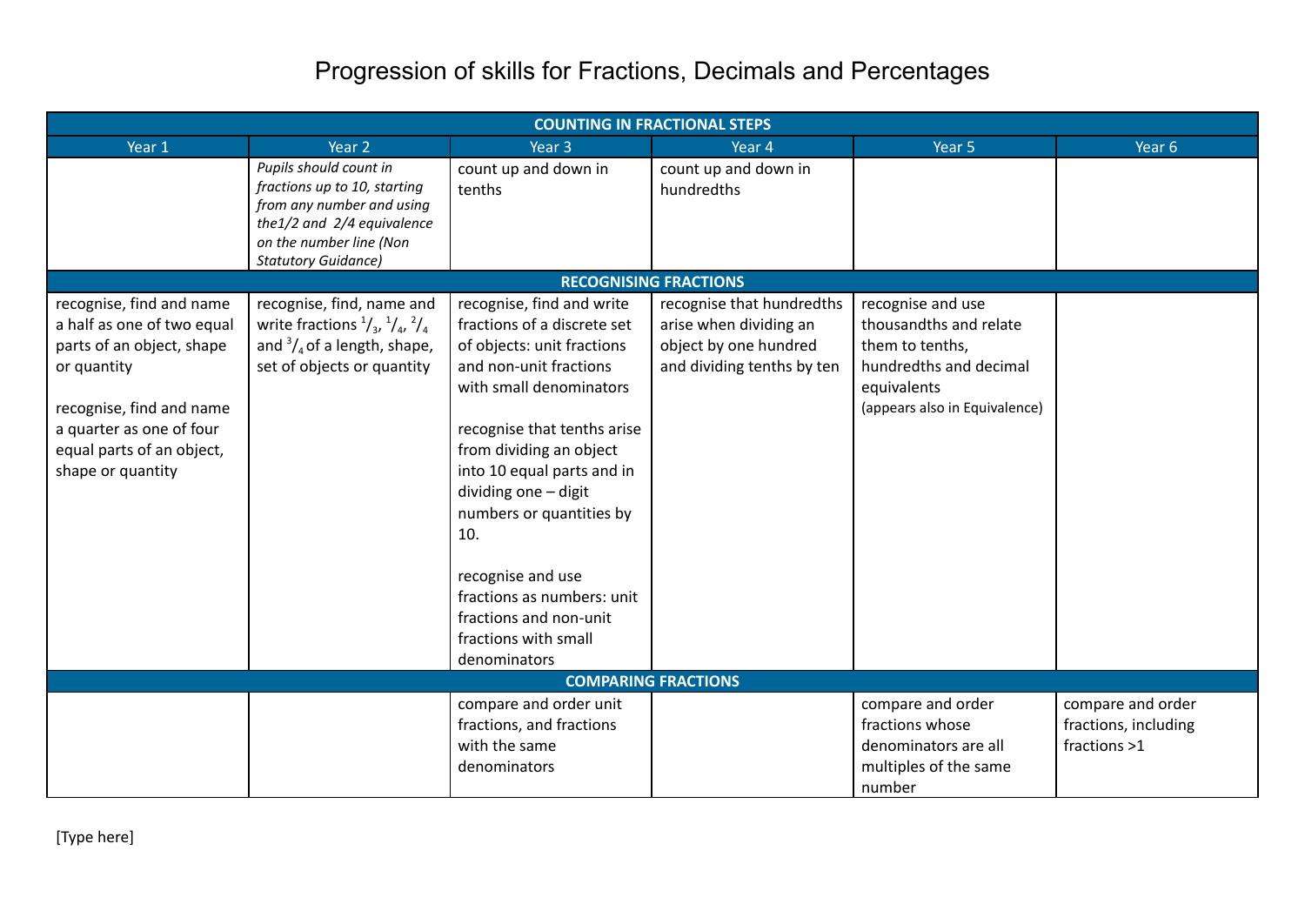|        |                                   |                      | <b>COMPARING DECIMALS</b>                                                             |                                                                            |                                             |
|--------|-----------------------------------|----------------------|---------------------------------------------------------------------------------------|----------------------------------------------------------------------------|---------------------------------------------|
| Year 1 | Year 2                            | Year <sub>3</sub>    | Year 4                                                                                | Year 5                                                                     | Year 6                                      |
|        |                                   |                      | compare numbers with the                                                              | read, write, order and compare                                             | identify the value of each digit            |
|        |                                   |                      | same number of decimal                                                                | numbers with up to three decimal                                           | in numbers given to three                   |
|        |                                   |                      | places up to two decimal                                                              | places                                                                     | decimal places                              |
|        |                                   |                      | places                                                                                |                                                                            |                                             |
|        |                                   |                      | <b>ROUNDING INCLUDING DECIMALS</b>                                                    |                                                                            |                                             |
|        |                                   |                      | round decimals with one                                                               | round decimals with two decimal places                                     | solve problems which require                |
|        |                                   |                      | decimal place to the nearest                                                          | to the nearest whole number and to                                         | answers to be rounded to                    |
|        |                                   |                      | whole number                                                                          | one decimal place                                                          | specified degrees of accuracy               |
|        |                                   |                      | <b>EQUIVALENCE (INCLUDING FRACTIONS, DECIMALS AND PERCENTAGES)</b>                    |                                                                            |                                             |
|        | write simple fractions            | recognise and        | recognise and show, using                                                             | identify, name and write equivalent                                        | use common factors to simplify              |
|        | e.g. $\frac{1}{2}$ , of 6 = 3 and | show, using          | diagrams, families of                                                                 | fractions of a given fraction,                                             | fractions; use common                       |
|        | recognise the                     | diagrams,            | common equivalent fractions                                                           | represented visually, including tenths                                     | multiples to express fractions in           |
|        | equivalence of $\frac{2}{4}$ and  | equivalent fractions |                                                                                       | and hundredths                                                             | the same denomination                       |
|        | $\frac{1}{2}$ .                   | with small           | recognise and write decimal                                                           |                                                                            |                                             |
|        |                                   | denominators         | equivalents of any number of                                                          | read and write decimal numbers as                                          | associate a fraction with                   |
|        |                                   |                      | tenths or hundredths                                                                  | fractions (e.g. $0.71 = \frac{71}{100}$ )                                  | division and calculate decimal              |
|        |                                   |                      |                                                                                       |                                                                            | fraction equivalents (e.g. 0.375)           |
|        |                                   |                      | recognise and write decimal<br>equivalents to $^{1}/_{4}$ ; $^{1}/_{2}$ ; $^{3}/_{4}$ | recognise and use thousandths and<br>relate them to tenths, hundredths and | for a simple fraction (e.g. $\frac{3}{8}$ ) |
|        |                                   |                      |                                                                                       | decimal equivalents                                                        | recall and use equivalences                 |
|        |                                   |                      |                                                                                       |                                                                            | between simple fractions,                   |
|        |                                   |                      |                                                                                       | recognise the per cent symbol (%) and                                      | decimals and percentages,                   |
|        |                                   |                      |                                                                                       | understand that per cent relates to                                        | including in different contexts.            |
|        |                                   |                      |                                                                                       | "number of parts per hundred", and                                         |                                             |
|        |                                   |                      |                                                                                       | write percentages as a fraction with                                       |                                             |
|        |                                   |                      |                                                                                       | denominator 100 as a decimal fraction                                      |                                             |
|        |                                   |                      |                                                                                       |                                                                            |                                             |
|        |                                   |                      |                                                                                       |                                                                            |                                             |
|        |                                   |                      |                                                                                       |                                                                            |                                             |
|        |                                   |                      |                                                                                       |                                                                            |                                             |
|        |                                   |                      |                                                                                       |                                                                            |                                             |
|        |                                   |                      |                                                                                       |                                                                            |                                             |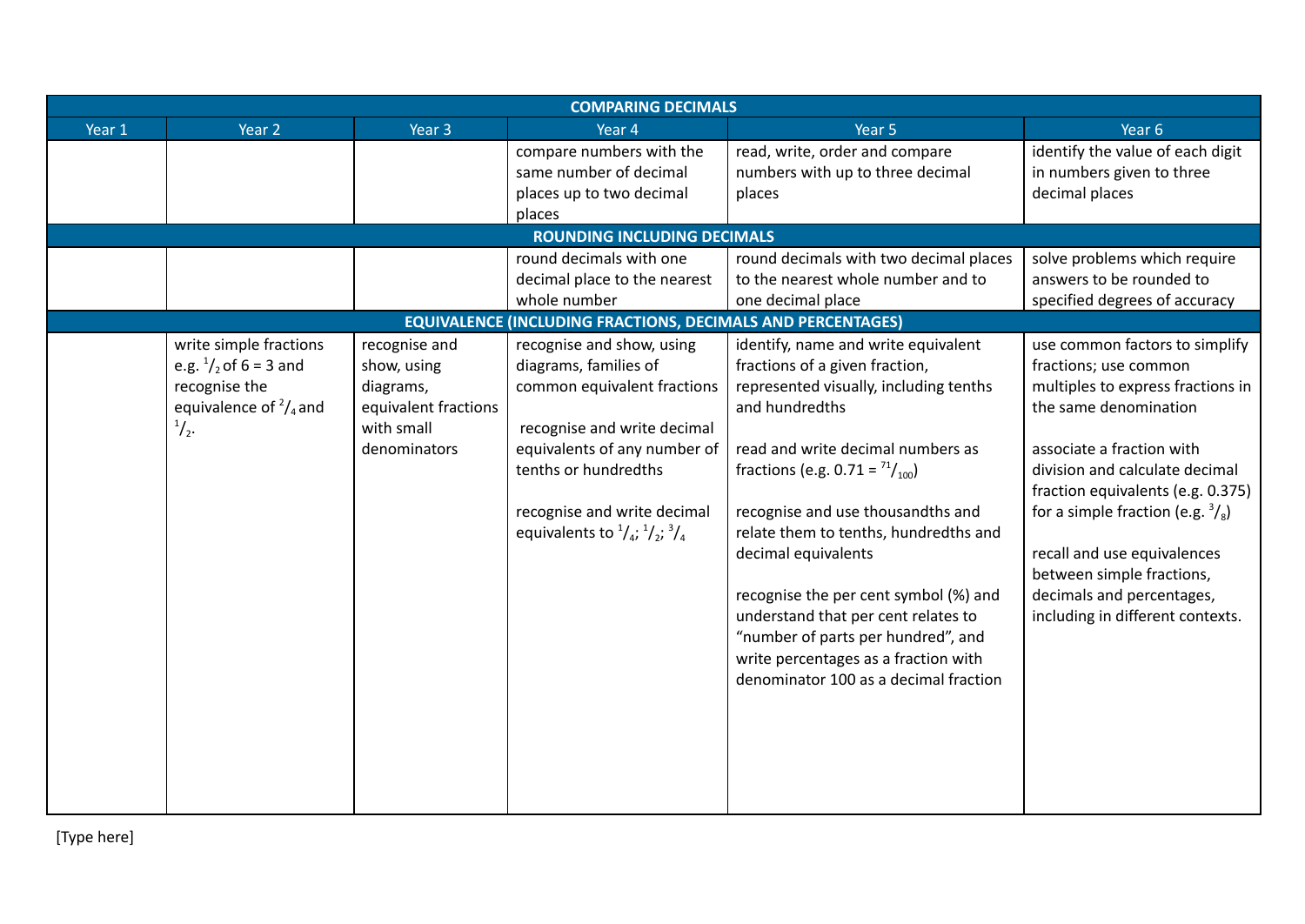| <b>ADDITION AND SUBTRACTION OF FRACTIONS</b>   |        |                                                                                                                                  |                                                                                                         |                                                                                                                                                                                                                                                                                                                                        |                                                                                                                                                                                                                                                                                                                                                         |  |
|------------------------------------------------|--------|----------------------------------------------------------------------------------------------------------------------------------|---------------------------------------------------------------------------------------------------------|----------------------------------------------------------------------------------------------------------------------------------------------------------------------------------------------------------------------------------------------------------------------------------------------------------------------------------------|---------------------------------------------------------------------------------------------------------------------------------------------------------------------------------------------------------------------------------------------------------------------------------------------------------------------------------------------------------|--|
| Year 1                                         | Year 2 | Year 3                                                                                                                           | Year 4                                                                                                  | Year 5                                                                                                                                                                                                                                                                                                                                 | Year 6                                                                                                                                                                                                                                                                                                                                                  |  |
|                                                |        | add and subtract fractions<br>with the same<br>denominator within one<br>whole (e.g. $\frac{5}{7} + \frac{1}{7} = \frac{6}{7}$ ) | add and subtract fractions<br>with the same<br>denominator                                              | add and subtract fractions<br>with the same<br>denominator and<br>multiples of the same<br>number<br>recognise mixed numbers<br>and improper fractions<br>and convert from one<br>form to the other and<br>write mathematical<br>statements > 1 as a mixed<br>number (e.g. $^{2}/_{5}$ + $^{4}/_{5}$ = $^{6}/_{5}$ =<br>$1^{1}/_{5}$ ) | add and subtract fractions<br>with different<br>denominators and mixed<br>numbers, using the<br>concept of equivalent<br>fractions                                                                                                                                                                                                                      |  |
|                                                |        |                                                                                                                                  | <b>MULTIPLICATION AND DIVISION OF FRACTIONS</b>                                                         |                                                                                                                                                                                                                                                                                                                                        |                                                                                                                                                                                                                                                                                                                                                         |  |
|                                                |        |                                                                                                                                  |                                                                                                         | multiply proper fractions<br>and mixed numbers by<br>whole numbers,<br>supported by materials<br>and diagrams                                                                                                                                                                                                                          | multiply simple pairs of<br>proper fractions, writing<br>the answer in its simplest<br>form (e.g. $\frac{1}{4} \times \frac{1}{2} = \frac{1}{8}$ )<br>multiply one-digit<br>numbers with up to two<br>decimal places by whole<br>numbers<br>divide proper fractions by<br>whole numbers (e.g. $\frac{1}{3} \div 2$<br>$=$ <sup>1</sup> / <sub>6</sub> ) |  |
| <b>MULTIPLICATION AND DIVISION OF DECIMALS</b> |        |                                                                                                                                  |                                                                                                         |                                                                                                                                                                                                                                                                                                                                        |                                                                                                                                                                                                                                                                                                                                                         |  |
| Year 1                                         | Year 2 | Year <sub>3</sub>                                                                                                                | Year 4                                                                                                  | Year 5                                                                                                                                                                                                                                                                                                                                 | Year 6                                                                                                                                                                                                                                                                                                                                                  |  |
|                                                |        |                                                                                                                                  | find the effect of dividing<br>a one- or two-digit<br>number by 10 and 100,<br>identifying the value of |                                                                                                                                                                                                                                                                                                                                        | multiply one-digit<br>numbers with up to two<br>decimal places by whole<br>numbers                                                                                                                                                                                                                                                                      |  |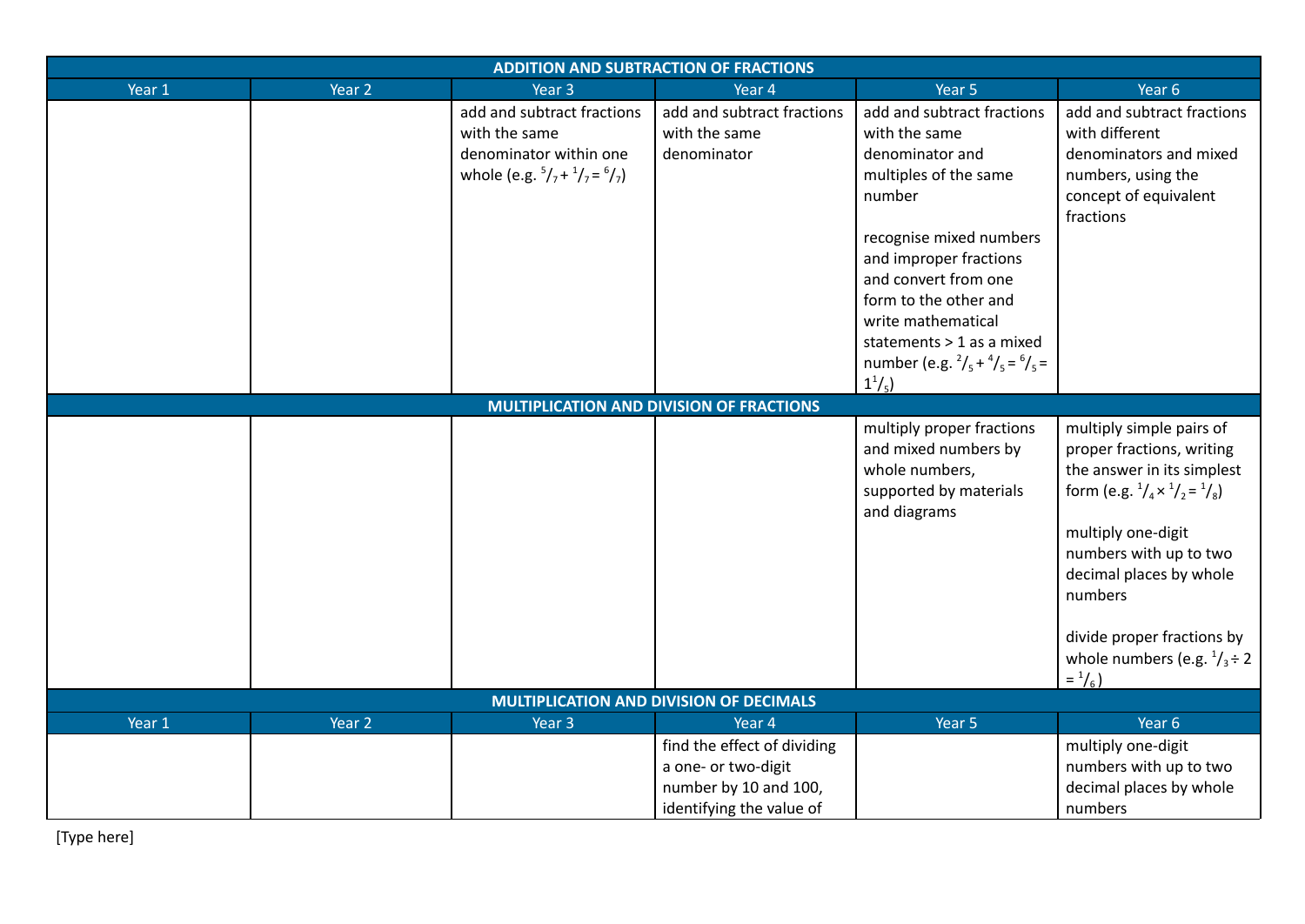|                        |        |                          | the digits in the answer as |                          |                                           |  |
|------------------------|--------|--------------------------|-----------------------------|--------------------------|-------------------------------------------|--|
|                        |        |                          | ones, tenths and            |                          | multiply and divide                       |  |
|                        |        |                          | hundredths                  |                          | numbers by 10, 100 and                    |  |
|                        |        |                          |                             |                          | 1000 where the answers                    |  |
|                        |        |                          |                             |                          | are up to three decimal                   |  |
|                        |        |                          |                             |                          | places                                    |  |
|                        |        |                          |                             |                          | identify the value of each                |  |
|                        |        |                          |                             |                          | digit to three decimal                    |  |
|                        |        |                          |                             |                          | places and multiply and                   |  |
|                        |        |                          |                             |                          | divide numbers by 10, 100                 |  |
|                        |        |                          |                             |                          | and 1000 where the                        |  |
|                        |        |                          |                             |                          | answers are up to three<br>decimal places |  |
|                        |        |                          |                             |                          |                                           |  |
|                        |        |                          |                             |                          | associate a fraction with                 |  |
|                        |        |                          |                             |                          | division and calculate                    |  |
|                        |        |                          |                             |                          | decimal fraction                          |  |
|                        |        |                          |                             |                          | equivalents (e.g. 0.375) for              |  |
|                        |        |                          |                             |                          | a simple fraction                         |  |
|                        |        |                          |                             |                          | (e.g. $\frac{3}{8}$ )                     |  |
|                        |        |                          |                             |                          |                                           |  |
|                        |        |                          |                             |                          | use written division                      |  |
|                        |        |                          |                             |                          | methods in cases where                    |  |
|                        |        |                          |                             |                          | the answer has up to two                  |  |
|                        |        |                          |                             |                          | decimal places                            |  |
|                        |        |                          |                             |                          |                                           |  |
| <b>PROBLEM SOLVING</b> |        |                          |                             |                          |                                           |  |
| Year 1                 | Year 2 | Year 3                   | Year 4                      | Year 5                   | Year 6                                    |  |
|                        |        | solve problems that      | solve problems involving    | solve problems involving |                                           |  |
|                        |        | involve all of the above | increasingly harder         | numbers up to three      |                                           |  |
|                        |        |                          | fractions to calculate      | decimal places           |                                           |  |
|                        |        |                          | quantities, and fractions   |                          |                                           |  |
|                        |        |                          | to divide quantities,       | solve problems which     |                                           |  |
|                        |        |                          | including non-unit          | require knowing          |                                           |  |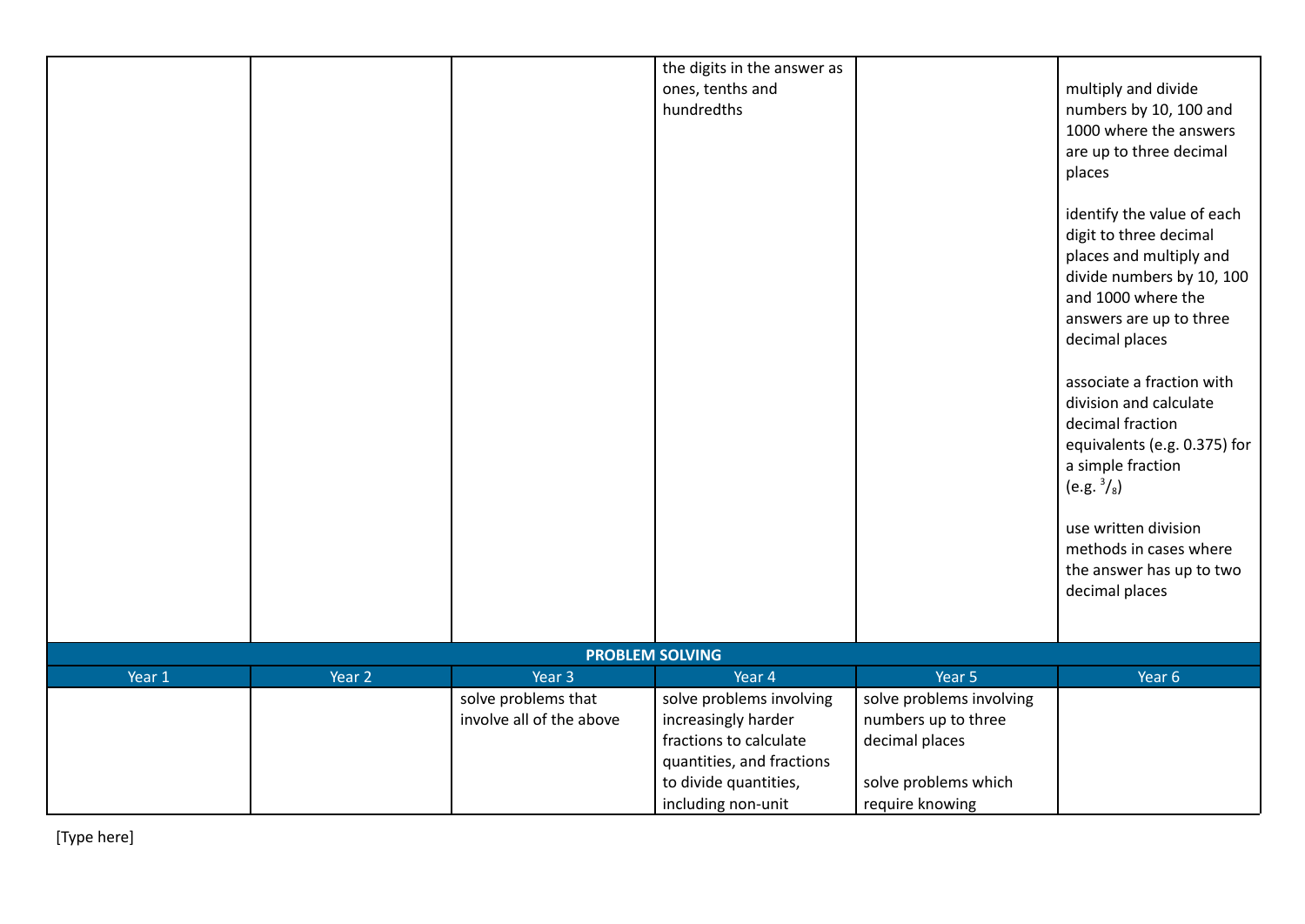|  | fractions where the                                                     | percentage and decimal                                         |  |
|--|-------------------------------------------------------------------------|----------------------------------------------------------------|--|
|  | $\frac{1}{2}$ answer is a whole number $\frac{1}{2}$                    | equivalents of $\frac{1}{2}$ , $\frac{1}{4}$ , $\frac{1}{5}$ , |  |
|  | solve simple measure and $\frac{2}{5}$ , $\frac{4}{5}$ and those with a |                                                                |  |
|  | $\mid$ money problems involving $\mid$ denominator of a multiple        |                                                                |  |
|  | fractions and decimals to                                               | of 10 or 25.                                                   |  |
|  | two decimal places.                                                     |                                                                |  |
|  |                                                                         |                                                                |  |

Progression of skills for Statisitcs